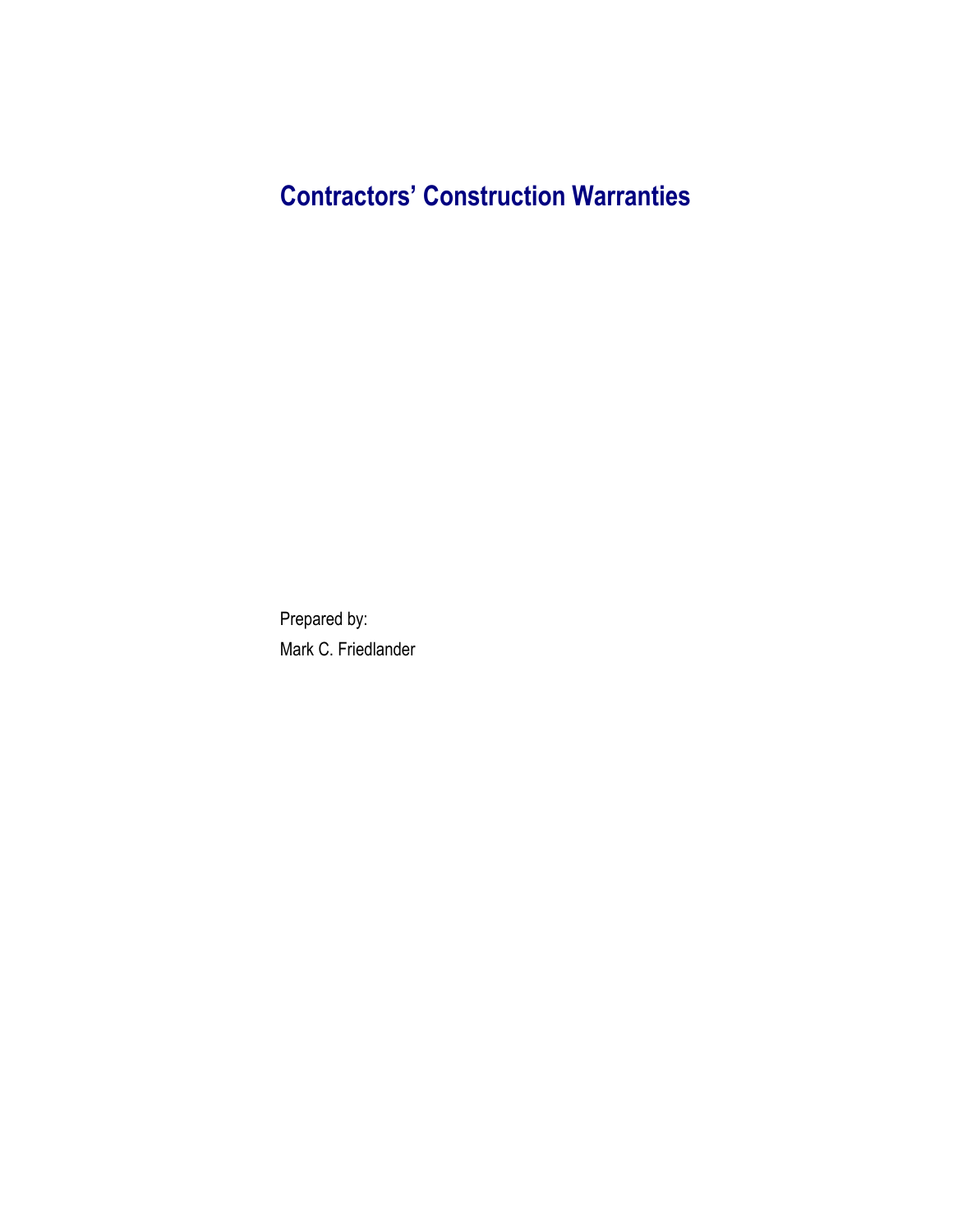Owners of construction projects are virtually never a position to be able to thoroughly supervise and inspect a construction contractor's work. Whether an owner retains a design professional or construction manager or uses its own employees to observe the construction, it is neither practical nor possible for the owner to assure itself fully that the construction is being performed in a proper manner and in accordance with the design.

Contractor's warranties in construction contracts are designed to meet this need. Sometimes referred to as a guarantee, a warranty is an assurance by one party to an agreement of the truth of certain facts upon which the other party may rely and is intended precisely to relieve the other party of any duty to ascertain these facts for itself by promising to reimburse that party for any loss if the facts warranted prove to be untrue.<sup>1</sup>

The purpose of this *Construction Briefing* is to survey the law of contractors' construction warranties and frequentlyarising issues pertaining to these warranties. Among the topics which will be discussed in this *Briefing* are: (1) Explicit warranties; (2) Implied warranties; (3) Remedies for breach of warranty; (4) Time limitations on enforcement of warranties; and (5) Disclaimers of warranties.

The typical construction contract contains numerous different types of warranties. The owner may impliedly warrant the accuracy and completeness of the plans and specifications, and may explicitly warrant the availability of funds for the construction. The contractor may warrant its licensure or status as an entity and that the individual signing the contract is authorized to do so. However, those warranties are beyond the scope of this *Briefing*. This Briefing concerns only those warranties which the contractor, expressly or impliedly, makes to the owner for the purpose of assuring the owner as to the quality, appropriateness and completion of the construction work. This *Briefing* will also analyze the impact of the accelerating trend toward design-build methods of project delivery on the types and consequences of contractors' warranties of quality.

### Explicit Warranties

Some owners' interests are common to virtually every construction project and are written into most construction contracts. A warranty that is spelled out in writing in a construction contract is called an explicit warranty. The following are the most typical explicit warranties in construction and design-build contracts.

### **Materials and Equipment**

An important interest of any owner of a construction project is that the materials and equipment used by the contractor and incorporated into the construction be proper, functional and in accordance with the design. The vast majority of construction contracts contain a provision in which the contractor warrants these facts to the owner. The General Conditions of the Contract for Construction published by the American Institute of Architects<sup>2</sup> (the "AIA General Conditions") contains a common version of an express warranty of materials and equipment:

"The Contractor warrants to the Owner and Architect that materials and equipment furnished under the Contract will be of good quality and new unless otherwise required or permitted by the Contract Documents, that the Work will be free from defects not inherent in the quality required or permitted, and that the Work will conform with the requirements of the Contract Documents. Work not conforming to these requirements, including substitutions not properly approved and authorized, may be considered defective. The Contractor's warranty excludes remedy for damage or defect caused by abuse, modifications not executed by the Contractor, improper or insufficient maintenance, improper operation, or normal wear and tear under normal usage. If required by the Architect, the Contractor shall furnish satisfactory evidence as to the kind and quality of materials and equipment."3

The above warranty provision is really an amalgam of several different related and overlapping warranties. It includes representations that the materials and equipment will be of "good quality" and that they will be "new," unless the plans and specifications permit otherwise. It also includes the representation that the "Work" (which is defined to include services as well as materials and equipment)4 will be "free from defects" for the type of services or products specified and will be in conformity with the plans and specifications.

The above warranty provision excludes problems caused by the owner or for which the owner is legally responsible, such as improper operation, normal wear and tear, etc. Note, however, that this exclusion is drafted narrowly, rather than excluding, for example, "all damages or defects not caused by the Contractor and beyond the Contractor's control." In ordinary construction practice, this latter exclusion would be overbroad and undesirable, at least from an owner's viewpoint. It would be inconsistent with the purpose of a warranty, which is to guarantee a set of facts regardless of fault.5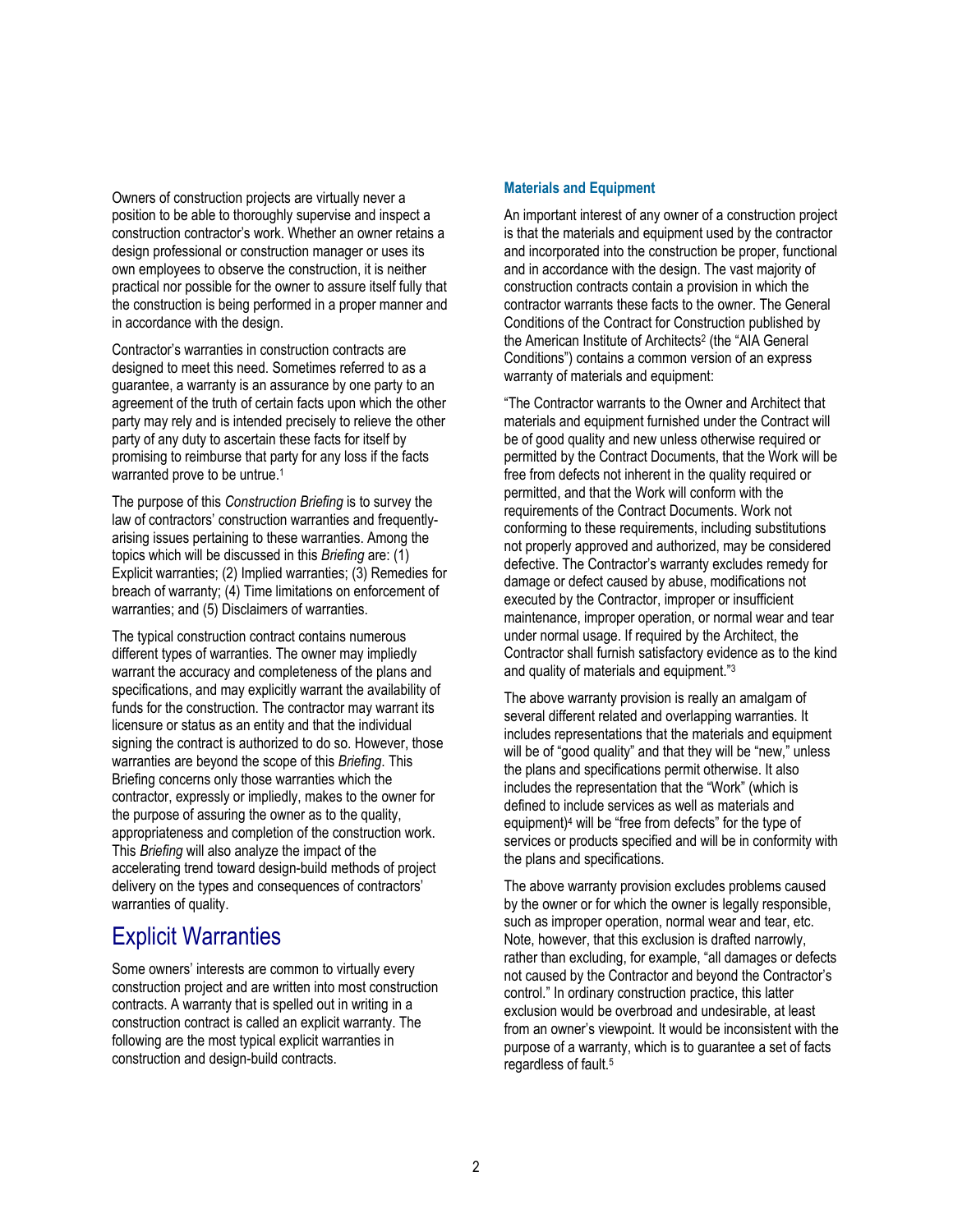### **Construction Services**

Although the warranty quoted above includes construction services because of the broad definition of the term "Work," construction contracts often contain explicit warranties of the adequacy of construction services. An example of such a warranty is the following:

"Contractor warrants to Owner that all construction and related services provided hereunder shall be performed in a good and workmanlike manner, by workers who are appropriately trained and experienced in the work being performed, and in accordance with all requirements of the contract documents, industry standards for projects of similar type and quality, and all applicable laws, codes, regulations and other requirements, including safety requirements."

This warranty provision is also an amalgam of several different related and overlapping warranties. It states that the construction work will be "good and workmanlike," a standard which at least one court has defined to mean "reasonableness in terms of what the workman of average skill and intelligence (the conscientious worker) would ordinarily do" but with "no requirement of perfection."6 The warranty provision requires the construction workers to have appropriate training and experience. The warranty also stipulates that the services will comply with all procedures or other standards that may be applicable to the work, whether explicitly incorporated into the construction contract or inferable from relevant legal requirements and industry standards.

#### **Callback (Repair) Warranty**

In the ordinary construction contract, the contractor warrants the completed construction work for a period of one year after substantial completion of the project. This warranty often takes the form of the contractor's promise to return to the jobsite to repair or replace any work found to be defective during this period. Although it is not worded as a warranty, a typical version of this callback or repair warranty is found in the AIA General Conditions:

"If, within one year after the date of Substantial Completion of the Work or designated portion thereof, … any of the Work is found to be not in accordance with the requirements of the Contract Documents, the Contractor shall correct it promptly after receipt of written notice from the Owner to do so unless the Owner has previously given the Contractor a written acceptance of such condition. This period of one year shall be extended with respect to portions of the Work first performed after Substantial Completion by the period of time between Substantial Completion and the actual performance of the Work. This

obligation under this Subparagraph 12.2.2 shall survive acceptance of the Work under the Contract and termination of the Contract. The Owner shall give such notice promptly after discovery of the condition."7

In essence, this provision combines a warranty with a remedy. It is equivalent to the contractor warranting that no defects or deficiencies will develop in its construction work for a period of a year, combined with a promise to return to the jobsite to repair or replace any work which is found to be defective or deficient before the expiration of the one year period. Because the provision contemplates actions being taken after final payment and completion or termination of the contract, it explicitly provides for survival of these obligations beyond those events.

The distinction between the callback warranty and the earlier-quoted warranties of materials/equipment and services is not entirely clear. They overlap to a considerable extent because, at least in theory, unless the products, equipment or services were somehow defective or deficient, there would be no defect in the construction work to trigger the callback warranty. The major difference between the callback and the other warranties is that the callback warranty includes a specific remedy: it obligates the contractor to repair or replace the defective work.

Many practitioners fail to understand the distinction between these two types of warranties. It is a common misconception for a contractor (or an owner) to believe that the one year callback warranty somehow includes under its umbrella the earlier-described warranties of materials/equipment and services so that they too are limited in duration to one year. The drafters of the AIA General Conditions found it necessary to include a full paragraph in the document to negate this misconception:

"Nothing contained in this Paragraph 12.2 shall be construed to establish a period of limitation with respect to other obligations which the Contractor might have under the Contract Documents. Establishment of the time period of one year as describe in Subparagraph 12.2.2 relates only to the specific obligation of the Contractor to correct the Work, and has no relationship to the time within which the obligation to comply with the Contract Documents may be sought to be enforced, nor to the time within which proceedings may be commenced to establish the Contractor's liability with respect to the Contractor's obligations other than specifically to correct the Work."8

This provision makes it clear that the one year time period in the callback warranty has no applicability to claims against the contractor based on violation of other provisions of the contract. In particular, it ensures that the one year duration does not apply to the warranties of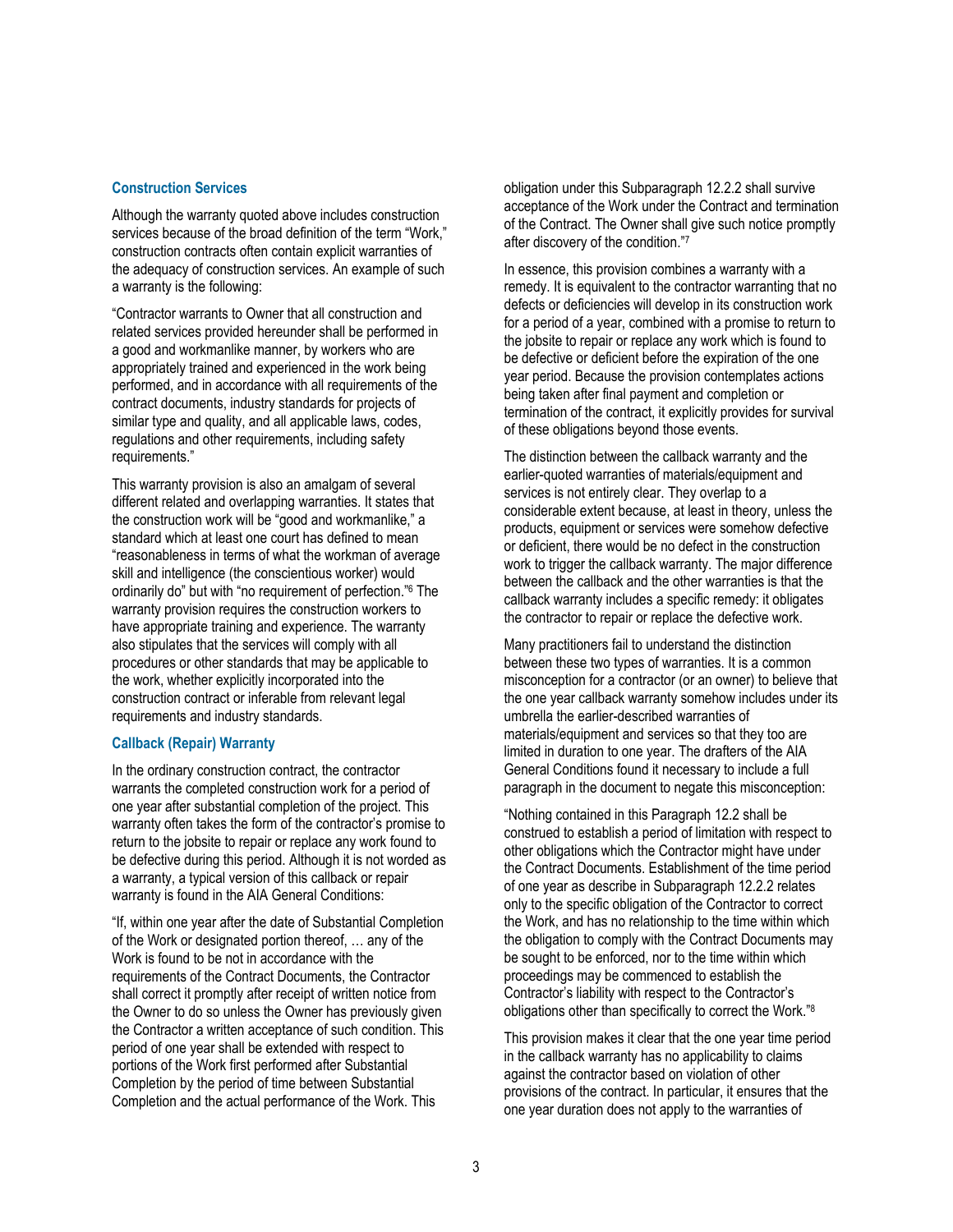materials/equipment and services. A claim for breach of these later warranties would be time-bared only by the applicable statutes of limitation or repose. Issues involving timing or duration of warranties and claims under them are discussed later in this Briefing.

### **Vendor Warranties**

Another type of explicit warranty frequently given in construction projects is a warranty of a product or system directly from the vendor who manufacturers and/or distributes it. These warranties are not contained in the construction contract itself, although the terms of the contract may require the contractor to furnish the warranty. These warranties are made directly by the vendor in favor of the owner (or else they are assigned to the owner) and create a relationship of contractual privity between them. The contractor is not ordinarily a party to a vendor warranty.

A typical example is a vendor's warranty of a roofing system. Roofing warranties of five or ten years are common, extending well beyond the contractor's typical one year callback warranty. Some vendors, including many roofing vendors, include installation within the warranty, provided that the installation is performed by a subcontractor affiliated with or approved by the vendor. If the roofing system fails after the expiration of the contractor's one year callback warranty but during the duration of the vendor warranty, the vendor may be liable for the ensuing damages even if the contractor is not.

Most vendor warranties are limited as to scope and remedy. They ordinarily exclude certain kinds of problems or failures as well as certain categories of damages or remedies. This may pose a trap for the unwary contractor who signs a contract agreeing to warrant or obtain a warranty for a product or system which is broader in scope or remedies than the warranty offered by the vendor. The contractor may find itself liable to the owner on account of a defect in the vendor's product or system or for a particular remedy or measure of damage which is not covered by the vendor's warranty.

#### **Design-Build Warranties**

Design-build is an increasingly popular project delivery method. It arises when the owner hires a single entity (or joint venture) both to design and construct the project. The owner enters into a contract with the design-builder which incorporates most aspects of typical construction contracts as well as several additional provisions made possible by the different relationship (*i.e.*, design professional as a "teammate" of the contractor rather than a consultant of the owner). The structure of the design-build relationship

allows the owner to obtain two additional types of warranties not usually found in construction contracts.

One of the warranties unique to design-build contracts is a warranty of professional services. In a traditional project, the owner's design professional normally refuses to warrant the adequacy of its services since it is wellestablished that architects and engineers do not warrant the adequacy or ultimate success of their professional services.<sup>9</sup> However, most courts that have analyzed the issue consider a design-build contract to be more nearly akin to a construction contract than to a design professional agreement and hold that the design-builder does warrant the adequacy of its professional services.10

Most warranties of professional services in design-build contracts are fairly innocuous, doing little more than restating the appropriate standard of care. The following warranty is typical:

"Design-Builder warrants to Owner that all engineering and other professional services provided under this contract will be provided in accordance with the terms of the contract and will, at a minimum, conform to the standard of care required of similarly situated professional engineers performing similar services. Owner's review or approval of any plans, specifications, or other instruments of professional service shall not constitute a waiver by Owner of any of Design-Builder's warranties or obligations under this paragraph."

Since performance of professional services with the levels of skill and care that the average, typical similarly-situated design professional would employ is an implied term of every contract for professional services,<sup>11</sup> the first sentence of the warranty adds little or nothing of substance to the owner's contractual rights. The last sentence in the above warranty provision follows from the special status given by the law to professional services and reflects the professional's superior knowledge and skill by not permitting the owner's non-professional review or approval of professional services to authorize a relaxation of the required standard of care.

However, many design-build contracts contain considerably more meaningful warranties of the professional services provided. It is not ordinarily possible to formulate this warranty in qualitative terms, such as by warranting accuracy and completeness of the design, because in a design-build project the design-builder often does not prepare fully detailed plans and specifications, preferring less formal and more efficient means of communicating the design intent to the constructors. Instead, this warranty often takes the form of a performance warranty, whereby the contractor warrants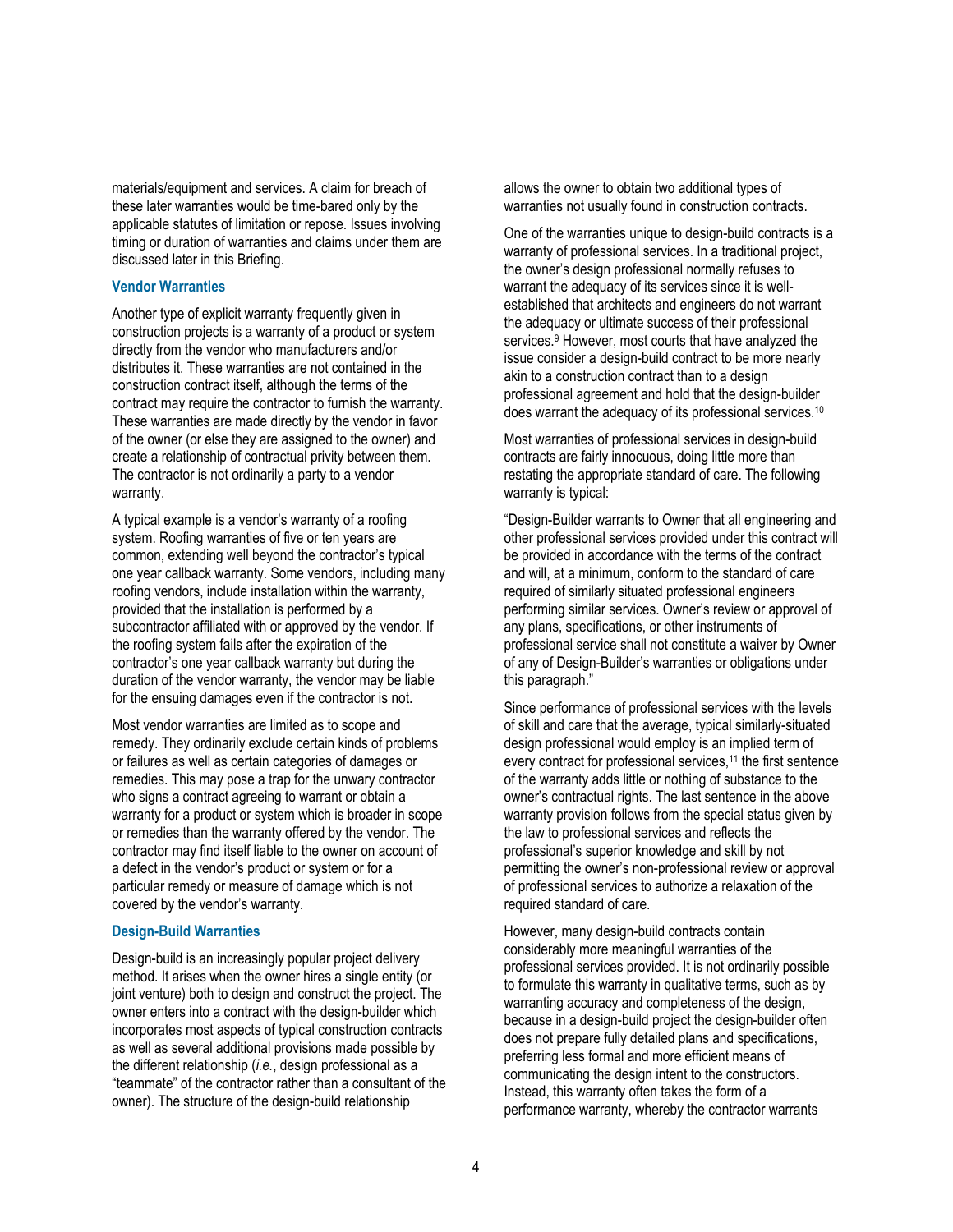that the completed project will meet certain minimum performance levels, which, depending on the nature of the facility, may be measured in widgets produced per hour, minimum temperature differentials, kilowatt hours, etc. In essence, the performance warranty is a combination of design and construction warranties in which the contractor warrants that both the design and the construction will be adequate to achieve the performance criteria.

It may be necessary for the performance warranty to be conditional. If feedstock or other raw materials for the facility must be within certain parameters for proper functioning (such as average particle size in a sludge treatment facility), the contractor's performance warranty may have to be conditioned on the feedstock or raw materials being within those parameters. If the design is based on an unproven or non-standard process supplied by the owner, the contractor may be able to give only a conditional performance warranty that excludes failure of the basic underlying process. A conditional performance warranty may also be necessary if important equipment is being supplied by the owner or others outside the contractor's control.

A performance warranty may warrant the actual performance of the facility while in use for some period of time, or it may simply warrant that at substantial or mechanical completion the facility will pass a performance test designed to simulate or predict its actual performance. There are two significant difference between a performance warranty which warrants actual performance of a facility and which one merely warrants that the facility will pass one or more performance tests shortly after the construction is substantially or mechanically complete. The first difference is that a warranty of actual performance depends on the actual operation of the facility, a concern that is ordinarily not present in a performance test warranty. The second difference is that an actual performance warranty extends for a fixed and agreed period of time after completion, whereas a performance test warranty does not have this element of duration.

Design-builders are often hesitant to give actual performance warranties because they usually cover a period of time during which the contractor has turned over operating control of the facility to the owner. The process of determining whether substandard performance of the facility is due to its operation or due to factors that the contractor has warranted is often quite difficult. It may not be possible or feasible to distinguish the performance of a component from that of its operator. The owner's representative or advisor may have a vested interest in avoiding or deflecting criticism of the facility's operation, particularly if that person or entity is also responsible for

operating the facility. Warranties of actual performance run a higher risk of owner dissatisfaction, uncompensated "trouble-shooting" time spent by contractor personnel, and litigation.

The durational aspect of actual performance warranties also carries additional risk. It is simply an engineering fact that the failure rate of materials and equipment increases over time, even for materials and equipment that were new and free from defects when installed. Material fatigue, cosmic rays striking computer chips and numerous other uncontrollable (and sometimes unidentifiable) factors cause the risk of substandard performance of the facility to increase with time. It is natural for a contractor to want to minimize its liability by minimizing the duration of any actual performance warranty, or preferably by warranting only that shortly after substantial or mechanical completion the facility will pass performance tests that accurately simulate actual performance. This is functionally similar to a warranty of actual performance of zero duration.

The various kinds of explicit warranties found in construction contracts, particularly design-build contracts, are the subject of considerable confusion. The chart below identifies and categorizes contractor's explicit warranties that are often found in design-build contracts and notes those which are also found in ordinary construction contracts for projects not being constructed in a designbuild manner.

# Contractor's Explicit Warranties of Quality in Design-Build Contracts

# Implied Warranties

In addition to express warranties, most jurisdictions hold that a contractor implies certain warranties in a construction contract that does not disclaim them. The source of the implied warranties may be statutory or may be the common (court-made) law. Implied construction warranties are generally similar from state to state, although there are some notable exceptions. Although there are several different kinds of warranties implied in construction contracts, many courts treat them somewhat interchangeably or fail to distinguish among them, resulting in some confusion among the warranties.

A warranty need not be in writing to be enforceable. Spoken words or similar communications made to the owner by or on behalf of the contractor may establish a warranty that is every bit as binding and enforceable as a written warranty.<sup>12</sup> The primary difference between oral and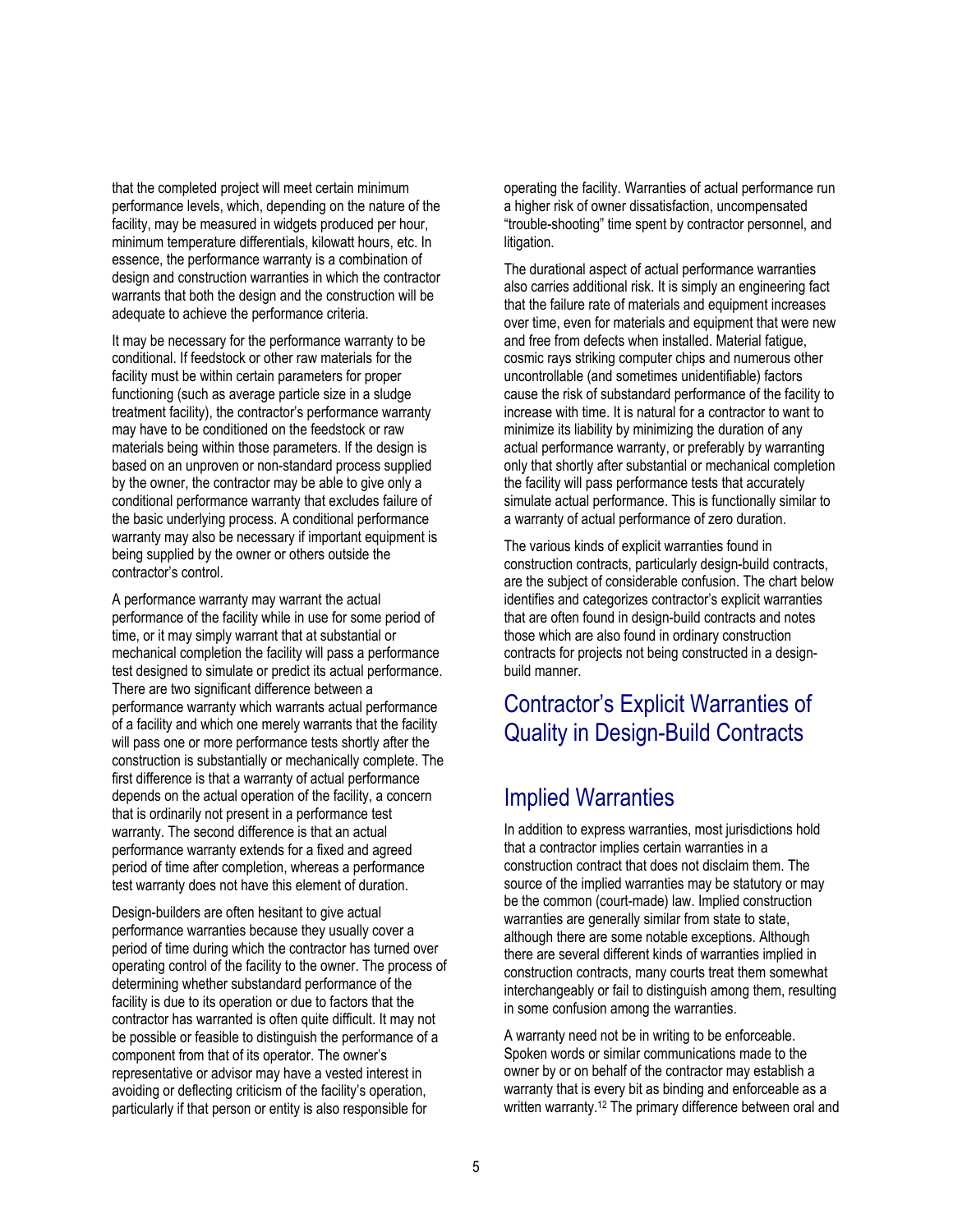written warranties is that it is more difficult to prove the existence and content of an oral warranty; however, once the existence and content of the oral warranty is established, the oral warranty has the same legal effect as if it were in writing.

### **Good Workmanship**

Most jurisdictions follow the rule that an implied term of every construction contract is that the construction services will be performed in a good and workmanlike manner.<sup>13</sup> Each jurisdiction formulates the standard in a somewhat different manner,<sup>14</sup> but this warranty does not guarantee a perfect result.15 One court has defined "good and workmanlike" as: "that quality of work performed by one who has the knowledge, training, or experience necessary for the successful practice of a trade or occupation and performed in a manner generally considered proficient by those capable of judging such works."16

The warranty of good workmanship applies to construction services. Most states do not recognize a similar warranty as to construction materials.17 The more commonly accepted rule is that a contractor is not liable for the consequences of latent defects in materials purchased from a reputable dealer in the absence of negligence.18 Furthermore, when an owner specifies a particular material, the owner's implied warranty of the specifications supersedes the contractor's implied warranty of good workmanship.19 However, at least one court has held that a jury instruction was erroneous when it stated that a contractor could not be liable under a theory of implied warranted for latent defects in its paint.<sup>20</sup>

#### **Habitability**

With the decline of the doctrine of caveat emptor in the purchase and sale of real estate, most states now recognize an implied warranty on the part of a builder/vendor of a new residence that the structure will be suitable for habitation.<sup>21</sup> In general, this warranty applies only to residential construction, not to commercial property.22 Various courts have held the implied warranty of habitability to cover a large range of defects, including a defective septic system,23 roof leaks,24 a foul odor,25 and uneven settlement.26 A homeowner merely needs to prove that the residence is uninhabitable, and does not need to establish the source of the defect or that it was caused by defective workmanship, to recover under a theory of breach of an implied warranty of habitability.27

At least one court has held that the warranty of habitability applies even to amateur builder/vendors, not merely construction companies.28 However, mere performance of limited rehabilitation work may not give rise to an implied

warranty of habitability.<sup>29</sup> Many jurisdictions extend the warranty of habitability to subsequent purchasers of a residence,30 but some jurisdictions do not recognize an implied warranty of habitability running in favor of subsequent purchasers.<sup>31</sup> Issues of the extent and duration of implied warranties of habitability are unresolved and subject to debate in many jurisdictions.

### **Vendor Literature**

Another source of implied warranties of construction materials or equipment may be literature or other representations by a manufacturer or vendor of a product. Even where the construction contract does not require a particular material to be warranted for a specific length of time, when a contractor submits to an owner vendor literature containing such a warranty to an owner as part of the process of obtaining approval to use the material, courts have frequently held that the warranty in the literature may be implied into the contract between the owner and the contractor. This is based primarily on the theory that the owner's approval of the use of the material was based at least in part on the existence of the warranty.

Cases involving implied warranties from vendor literature usually arise from the failure of specific systems or equipment that commonly carry extended warranties, such as roofing systems. In one recent and well-publicized case, a contractor obtained a project to re-roof a country club by supplying a brochure describing a proposed roofing system which included a 20-year warranty.32 When the roof failed slightly more than one year after its construction, the court held the contractor liable to the owner under the implied 20-year warranty, despite the construction contract's general one-year warranty, on the grounds that the 20-year warranty was a special warranty specific to the project and thus excepted from the one-year time limitation.33 The court further refused to consider limitations on the 20-year warranty contained in the vendor literature because the print was so small as to be "unreadable by the naked eye," and it refused to allow the party drafting the warranty to do so in such a fashion "as to mislead the other party by setting forth a clearly apparent promise or representation in order to induce acceptance and then designedly bearing elsewhere in the document, in fine print, provisions which purport to limit or take away the promise or preclude recovery for the failure to fulfill it."34

There need not be an express warranty in the vendor literature. When a manufacturer/vendor knows that its product is defective at least in certain circumstances but continues to disseminate literature which encourages the product to be used or installed in those circumstances, the court may find that the manufacturer/vendor has breached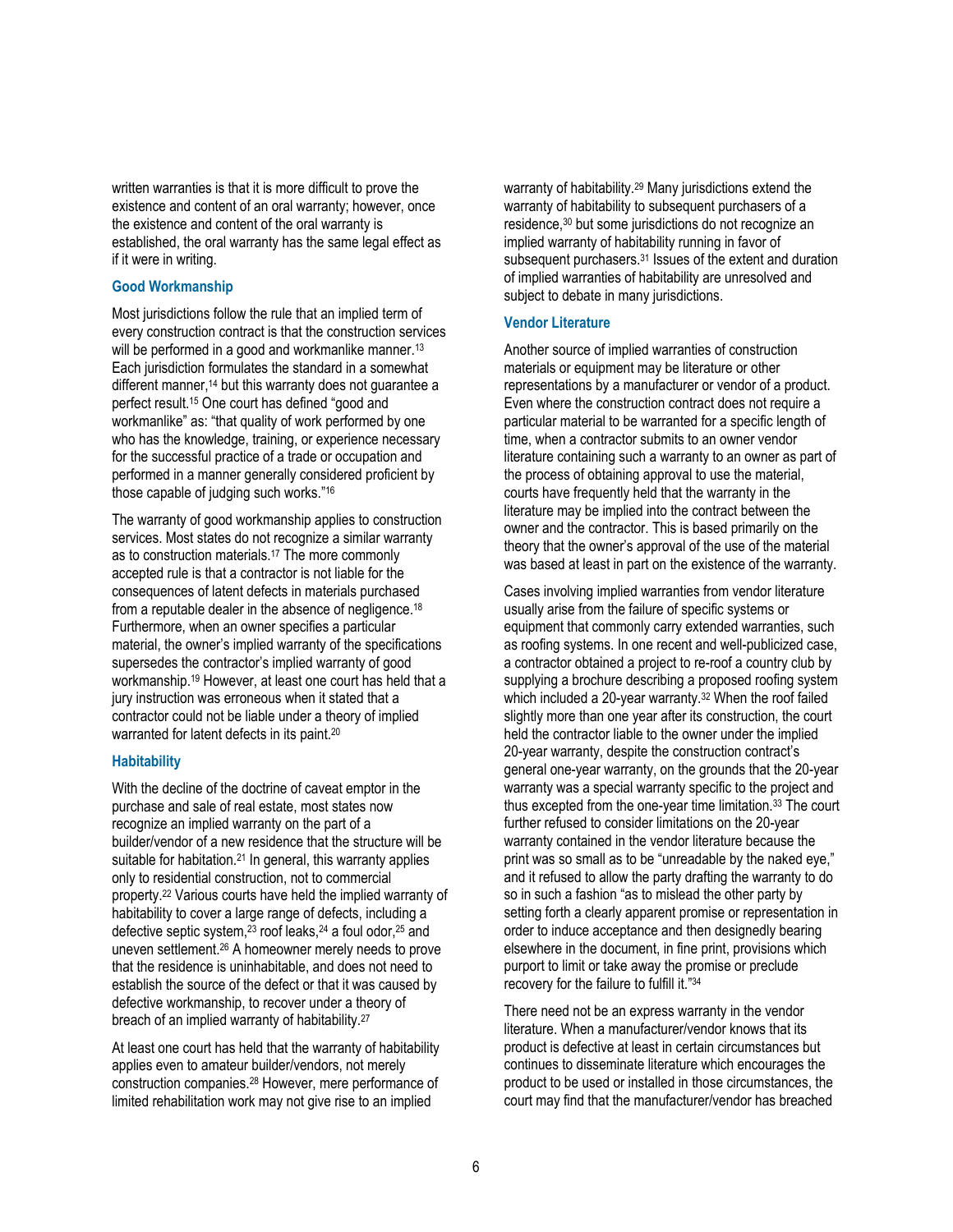a warranty to or committed fraud on purchasers of the product, resulting in liability for the cost of repairs as well as possible punitive damages.35 Similarly, when a contractor submits a request to use an alternative material from that specified, the contractor may be held to have warranted that the substitute material will function appropriately or as well as the specified material for the application in question.36

### **UCC Warranties**

The Uniform Commercial Code ("UCC") is a statute enacted by virtually every jurisdiction to govern commercial transactions. The UCC contains certain specific warranties which are implied in contracts for the sale of "goods," which are defined as those "things (including specially manufactured goods) which are movable at the time of identification to the contract for sale…"37 The UCC generally does not apply to construction contracts, which are normally deemed to be primarily contracts for the provision of services, but the UCC has been held to apply to certain construction contracts where the essence of the contract was the furnishing and installation of a piece of equipment, such as a large water tank,<sup>38</sup> bowling alley equipment,39 windows,40 or a pulp mill boiler and related equipment.41 To determine whether the UCC applies to a construction contract, most courts examine the substance of the contract and the scope of work to determine whether the goods or the services portion of the contract predominates.42

The UCC contains three implied warranties that may be applicable to construction contracts: a warranty of merchantability,<sup>43</sup> fitness for a particular purpose<sup>44</sup> and good title.45 The warranties of merchantability and fitness for a particular purpose are similar: the warranty of merchantability implies that the goods are not defective and are of at least average quality for the trade in question, whereas the warranty of fitness for a particular purpose implies that the goods will fulfill the purpose for which they are being purchased. When a vendor is aware of the purpose for the purchase of the product and that the buyer is relying on seller to furnish appropriate goods, the UCC implies a warranty of fitness for a particular purpose.<sup>46</sup> The UCC provides that a warranty is created by any description of goods which is made part of the basis of the bargain or by any affirmation of fact or promise relating to the goods that is made by the seller to the buyer and which becomes part of the basis of the bargain.<sup>47</sup> However, modification of the goods after they leave the vendor's shop may render the warranty unenforceable.48

There is a four-year statute of limitations on claims for breach of an implied warranty under the UCC.49 Unlike

many other statutes of limitations, which begin to run upon discovery of the defect or other basis for the claim, the UCC provides that the statute of limitations begins to toll with the tender of delivery, regardless of the claimant's lack of awareness of the breach. There is an exception for warranties relating to future performance, such as when as a seller explicitly states that a product will last for a longer period of time.50

Although most frequently applicable to a dispute between a contractor and a vendor, the "battle of the forms" provision at Section 2-207 of the UCC may apply between an owner and a contractor as well. Such conflicts frequently arise when broad liability provisions in a purchase order are "accepted" with disclaimers or additional terms more strictly limiting liability. The general rule is that minor differences of the terms of an acceptance from those in the offer become part of a contract if the offeror does not object to them, but if the differing terms "materially alter the contract," they do not become part of the contract unless the offeror expressly agrees to them.<sup>51</sup>

### Remedies For Breach

Warranties, whether express or implied, are contractual provisions and subject a contractor who breaches a warranty to the typical measure of damages available to redress breach of contract. In general, the measure of damages that an owner may recover from a contractor for breach of a warranty is the difference in value between the construction actually performed and the value that the construction would have if it possessed the warranted qualities.52 This difference in value is ordinarily measured as the cost of repair or replacement of the defective work.53 However, if the contractor can prove that repair or replacement would result in excessive injury to the structure or other economic waste, the difference in value is usually measured by the difference between the economic value of the actual project and the value that the project would have had if it had been built as warranted, known as the diminution in value.54 In certain limited circumstances, courts will award a combination of the above measures of damages where, after the defective work is repaired, there still remains a diminution in the value of the property.<sup>55</sup>

In appropriate circumstances, other measures of damages may be appropriate. For example, if a contractor substituted cheaper materials of a lower quality for those specified, the measure of damages may be the savings kept by the contractor from the substitution.<sup>56</sup> The owner may also be able to recover any sums spent in reliance on the breached warranty.<sup>57</sup> However, even for breach of a callback warranty in which the contractor agrees to repair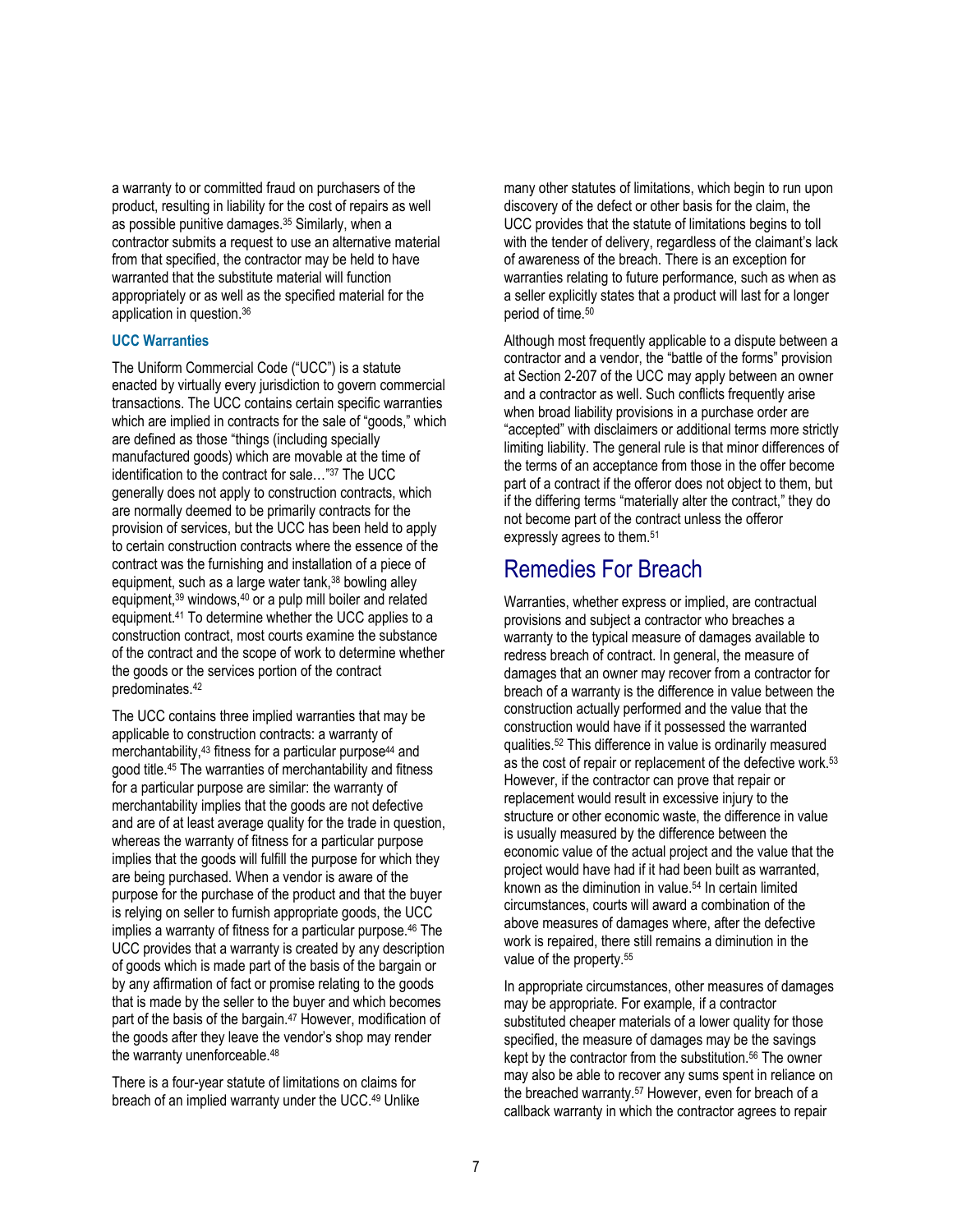defective work, a court will not force a contractor to physically return to the site to make the repairs and will merely award the owner the cost of hiring a different contractor to make them.58

Consequential damages may be recovered for breach of a warranty if they are natural consequences of the breach and reasonably foreseeable when the contract was made.59 Consequential damages have been defined as damages which do not arise within the scope of the immediate transaction, but rather stem from losses incurred by the non-breaching party in its dealings, often with third parties, which were a proximate result of the breach.60 Consequential damages are distinguished from incidental damages, which result more directly from the breach of warranty, and may include any commercially reasonable charges, expenses or commissions incurred in connection with the goods or services warranted, <sup>61</sup> such as costs of additional inspection due to nonconforming construction work. It is not uncommon for an owner in a construction or design-build contract to exculpate the contractor from liability for consequential damages resulting from breach of a warranty or other provision of the contract. Unlike incidental damages, consequential damages frequently have no relationship to the magnitude of the construction defect, being instead a function of the owner's business situation, so that the risk to the contractor is disproportionate to the services being provided. The owner may receive some or all of the benefit of eliminating the contractor's liability for consequential damages in the form of a lower construction price resulting from a smaller premium for risk.

An owner has an obligation to the contractor to mitigate damages, but only to the extent reasonably possible.62 The general rule is that an owner may not recover damages that the owner could have avoided without undue risk, burden or humiliation, but he is not barred from recovery of damages that he has made reasonable but unsuccessful efforts to avoid.63 Thus, a contractor cannot recover the money spent performing a contract after the owner has repudiated or terminated it, unless it was reasonably necessary to continue the construction work.64 Similarly, if a contractor defaults under a warranty, the owner's damages would ordinarily be limited to the cost of hiring a replacement contractor to perform the work, and the owner ordinarily cannot decline to hire a replacement contractor in order to seek a larger quantum of damages against the original contractor.<sup>65</sup> When defects are discovered during the callback warranty period, the owner must give the contractor a reasonable opportunity to make appropriate repairs, but this does not require an owner to tolerate patchwork repairs which do not fully correct the defect;

instead, the owner can hire a different contractor to make the proper repairs and may collect the cost of these repairs from the original contractor.<sup>66</sup>

An owner is not entitled to damages representing betterment for breach of a warranty. The word "betterment" has been defined as "compensation for disappointment over nonrealization of an expectation."67 Sometimes called "enhancement," the doctrine prohibits an owner's remedy for a contractor's breach of contract from exceeding the value of performance in accordance with the contract. Thus, if the contractor's breach of warranty requires the owner to purchase and install more valuable materials than what the contract originally called for, the owner may not recover as damages the incremental extra value of the better materials; otherwise, the owner would be unjustly enriched, receiving value for which he never paid.<sup>68</sup>

### **Liquidated Damages**

Damages for breach of a warranty must be intended to compensate the owner for actual or expected losses, not merely to punish or incentivize the contractor. Even if the contract stipulates a particular penalty for breach of a warranty, courts will not award such penalties for breach of contract.69 However, a court will award liquidated damages despite their similarity to penalties and the fact that they are frequently called "penalty clauses." A liquidated damages clause is enforceable when it represents, at the time the contract was entered into, a reasonable forecast of the damages that would probably result from breach of the warranty and when the damages would likely be difficult to quantify precisely.70

Liquidated damages are rarely stipulated for breach of a warranty because the parties cannot predict in advance how the warranty is likely to be breached or what the cost of correction will be, and the cost of repair or replacement can usually be quantified relatively precisely. However, some warranties lend themselves quite well to liquidating the consequence of a breach, particularly a performance warranty which provides a formula for calculating liquidated damages based on incremental failures of performance. This is most common in design-build contracts in which the contractor guarantees performance of the facility. For example, in a contract to design and build a power plant which is supposed to develop a capacity of a certain number of kilowatt hours, failure of the facility to develop its full capacity may be liquidated by calculating the present value of the cost of purchasing the additional kilowatt hours from another source over the useful life expectancy of the plant. Both parties benefit from the greater predictability resulting from linking substandard performance of the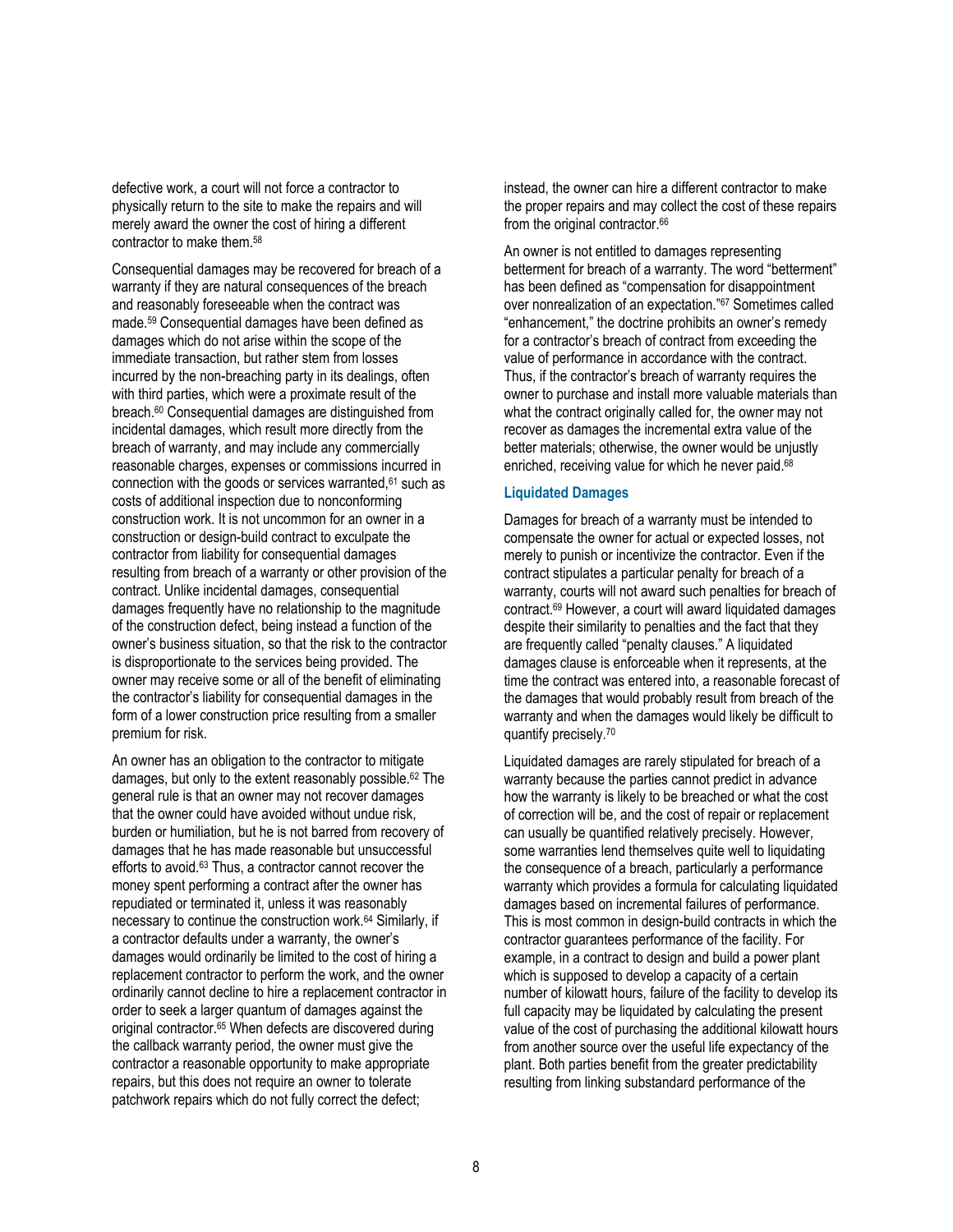facility with liquidated damages which increase incrementally with the magnitude of the failure.

### **Magnuson-Moss Warranty Act**

The Magnuson-Moss Warranty Act<sup>71</sup> is a federal law which gives consumers statutory remedies for breach of a manufacturer's or vendor's warranty of a consumer product. Somewhat like the UCC, the Magnuson-Moss Warranty Act may apply to construction contracts where a product is being purchased for attachment or installation to real property or a structure on the property if the product is one which is normally used for personal, family, or household purposes.72 This includes paneling, dropped ceilings, siding, roofing, storm windows and other similar products which may be the subject of a construction contract.73 However, the Magnuson-Moss Warranty Act does not apply if the consumer is contracting for the construction of a structure, or a substantial addition to a structure, into which the products will be integrated.<sup>74</sup> The term "consumer" is broadly defined to include buyers of any consumer product or persons to whom a consumer product is transferred during the duration of its warranty.75 Upon establishing that the warrantor breached its obligations, the consumer may elect any of three remedies: refund, repair or replacement,<sup>76</sup> and may also recover attorney's fees.<sup>77</sup>

The leading case that applies the Magnuson-Moss Warranty Act to construction contracts<sup>78</sup> involved a homeowner's claim against a roofing contractor for breach of a written warranty of materials and workmanship for a re-roofing project. The court held that under the regulations described above, the products used in the re-roofing project were consumer products covered by the Magnuson-Moss Warranty Act and affirmed a jury verdict for the cost of replacement of the failed roof.79 The court also affirmed an award of attorney's fees in an amount more than 50% greater than the replacement cost of the roof.80

### **Exclusivity**

A warranty is just one of many representations and promises that a contractor makes in a construction contract. A contractor's performance may constitute a breach of any, all or none of these provisions. However, some contractors have argued that the callback warranty constitutes the exclusive remedy for construction defects after completion or the making of final payment for the project.

Most of the time, this position is rejected. The warranty scheme in the AIA General Conditions clearly states that the callback warranty does not affect the time during which a breach of any other provision of the contract may be

remedied.81 The courts generally do not interpret a callback warranty as an exclusive remedy for post-completion claims unless the parties have clearly manifested an intention in the contract to render it an exclusive remedy.82 Of course, court decisions on this issue vary with the precise language in each contract. A few courts have held standard callback warranty provisions to constitute an exclusive remedy,83 but most courts that have considered this issue have held that the callback warranty is not an exclusive remedy.84

# Time Limitations

A claim for breach of warranty, like any other claim for breach of contract, must be filed within the time allowed by any applicable statute of limitations or repose, which may often be a special statute applying only to claims arising out of construction projects.85 However, most jurisdictions allow the parties to a contract to extend or shorten the applicable statute of limitations by agreement in the contract.86 If the construction contract contains such a provision, then any claim must be filed in accordance with its terms.

An issue frequently arises as to whether the typical oneyear callback warranty is an agreement to shorten the statute of limitations to one year. Although it is possible to draft the callback warranty so that it has this effect, most typical callback warranties are not interpreted as shortening the statute of limitations.<sup>87</sup> In one representative case in which a homeowner sued a roofing contractor for breach of a two-year warranty, the court held that as long as the owner gave notice of roof leaks to the roofer within the two-year period, the lawsuit for the cost of repairing the leaks was timely even if filed after the two-year period, and the contractor remained liable for the cost of repairing the roof.88 However, the mere fact that a contractor has performed warranty work during the one-year callback period does not mean that the warranty extends for an additional year from the date of the repair work.89

### **Performance vs. Qualitative Warranties**

Particularly in design-build projects, where the contractor is warranting the performance of the completed facility, there is a great deal of confusion and misunderstanding regarding the various types of warranties that the contractor typically gives and the length of time during which a claim may be made under a warranty. It is routine for the warranty of actual performance of the facility to be for a specified limited duration, but many construction industry practitioners mistakenly believe that the warranties of materials/equipment and services in the construction contract are thereby limited to the same period of time.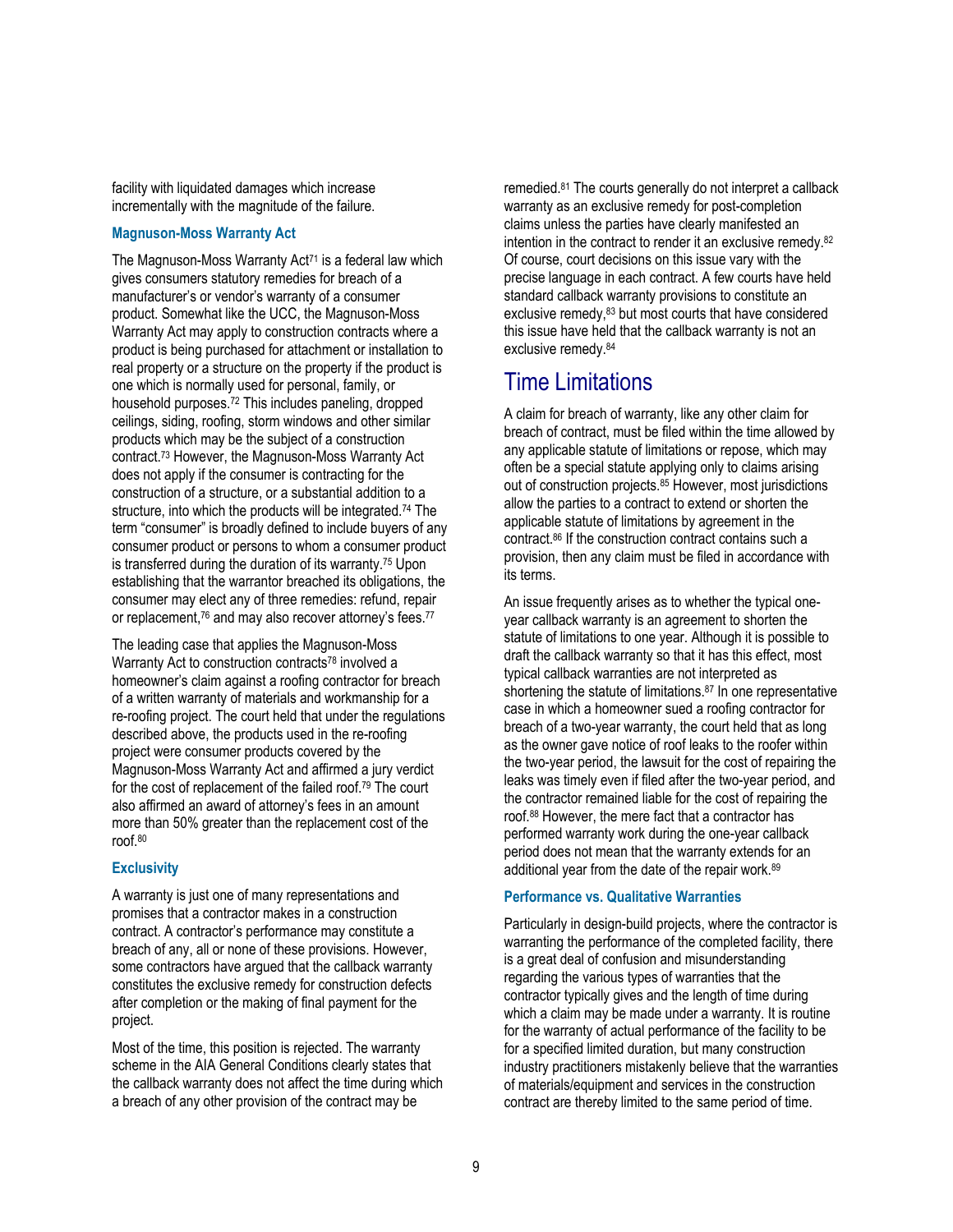This belief is both illogical and incorrect. Unless there is explicit language in the contract to the contrary, the contractor's warranties of materials/equipment and services (sometimes collectively referred to as "qualitative" warranties) are not limited or in any way affected by a time limitation in the performance warranty.

The distinctions between performance and qualitative warranties are not entirely clear. At least on the surface, it appears that they are largely redundant. If all of the contractor's services were performed properly and all of the materials and equipment were appropriate and free from defects, then the facility should operate property (assuming that there are no problems for which the owner is responsible). Similarly, warranting proper operation of the facility might logically render it unnecessary to make individual warranties for the services and materials/equipment.

But there are some differences in the scope of performance and qualitative warranties. One such difference is that qualitative warranties apply to issues not directly affecting performance of the facility. For example, the flooring or roofing systems might not be directly important to the operation of an industrial plant and, therefore, would not be covered under a warranty of plant performance. However, such items would be warranted under the general, qualitative warranties of the materials/equipment and services provided.

Probably the most important difference between performance and qualitative warranties concerns the issue of latent defects. By definition, a latent defect is an item of construction which was defective when installed but whose defective nature and the consequences of the defect do not become apparent until after the passage of a period of time.90 Qualitative warranties cover such latent defects because the equipment/materials or services were, by definition, defective at the time of installation. However, latent defects may or may not be covered under a warranty of plant performance depending on whether their consequences become apparent and are first detected within the time period during which the warranty is effective.

This is why owners desire to have both performance and qualitative warranties in a design-build contract. A performance warranty guarantees the facility's performance without fault — even if the reason for the facility's failure to perform properly cannot be traced back to defective equipment/materials or services (provided that it also cannot be traced to the owner's failure) — but it lasts for a limited duration. The qualitative warranty protects against the facility's failure due to fault — it applies only if

the contractor's equipment/materials or services were defective — but there is no limit on the time (other than an applicable statute of limitations) during which it can be enforced.

It is not logical to put a time limit on the qualitative warranties that the contractor's equipment/materials and services are not defective. The qualitative warranties focus on a single point in time, ordinarily the moment that the material or equipment is installed into the project. A defect in a piece of equipment may manifest itself immediately (the first time it is operated or observed), or it may not manifest itself until some subsequent time, such as if it were to break down and cease functioning much later, but well before the end of its normal useful life expectancy. However, the mere fact that a piece of equipment has broken down before it should have, does not necessarily mean that it was defective when installed. Otherwise, the definition of "defective" would render the qualitative warranties redundant and functionally identical to the performance warranty.

#### **Claims Against Sureties**

Contractor's warranties bind not only the contractor, but also the contractor's surety under a performance bond. Most performance bonds incorporate the construction contract by reference to define the performance that the surety is guaranteeing, and the general rule of law is that a surety's liability corresponds exactly with that of its principal so that if the contractor can be held liable for breach of a construction contract, so may the surety.91 This rule is sometimes in conflict with another general rule governing performance bonds on construction projects: that the surety's obligations are discharged when the owner accepts the contractor's completed performance and makes final payment.92

A surety's liability for the contractor's breach of a warranty in the construction contract usually arises in the context of a warranty which extends beyond completion of the project, such as the typical one-year callback warranty or the extended warranty of a particular system or piece of equipment. In the most common scenario, the owner makes a claim against the surety for a latent defect which constitutes a breach of a warranty surviving completion of the project. When a latent defect manifests itself during the period covered by the one-year callback warranty, for example, most courts hold that the surety remains liable to the owner in the event that the contractor does not honor its obligation to fix the defect.<sup>93</sup> However, at least one court has held that a performance bond only guaranteed the contractor's completion of the construction work, not the ten year warranty contained in the construction contract,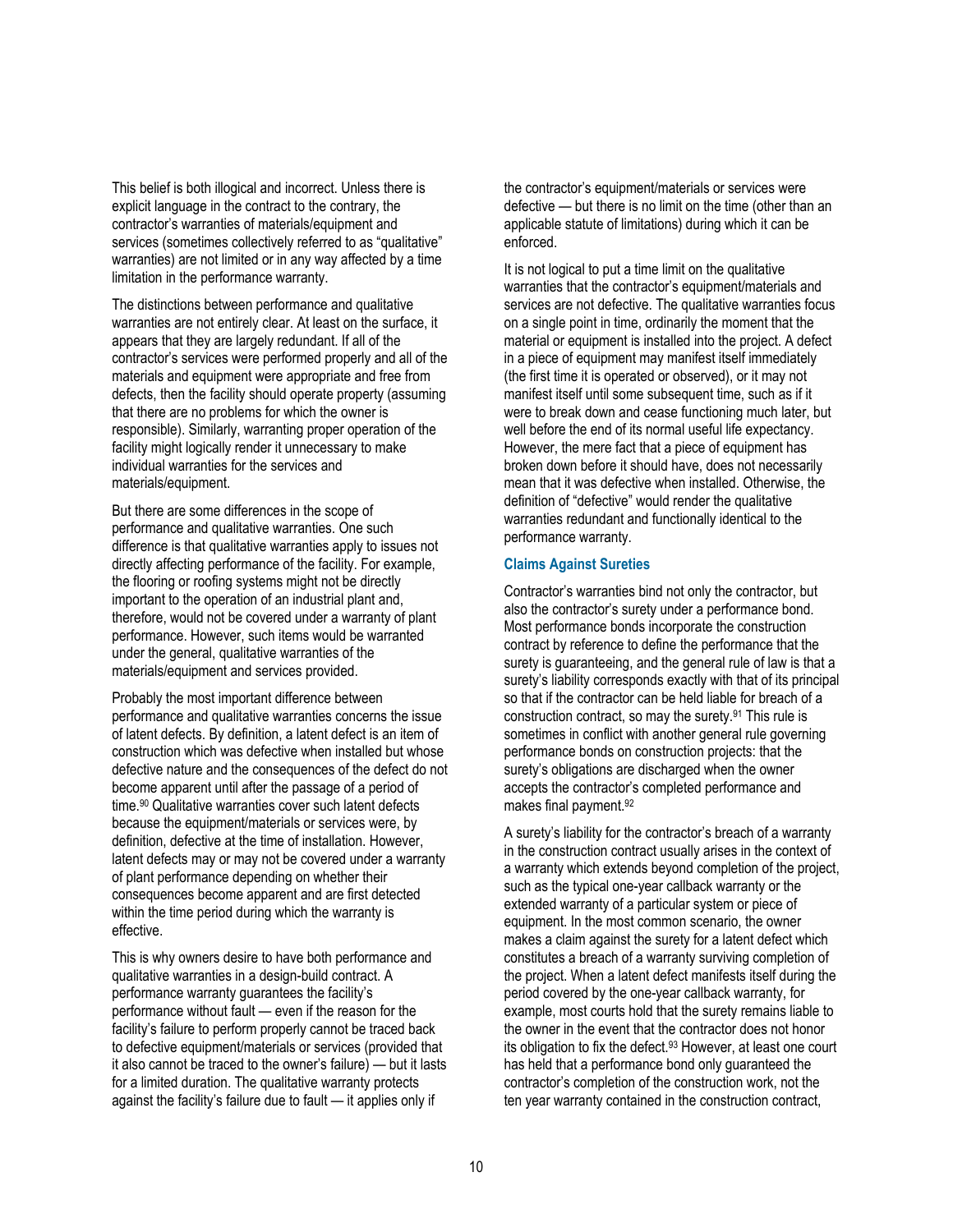relying in part on a clause in the bond which required suit to be instituted prior to two years from the date on which final payment under the construction contract fell due.<sup>94</sup>

### Disclaimer of Warranties

Frequently, a construction contractor wants the contract to reflect clearly that it is not making a particular warranty. Consequently, the contractor includes language in the contract which disclaims the warranty in whole or in part. This is relatively easy in the case of an explicit warranty because any obligations or remedies that are created by the language of the construction contract can be limited, modified or even eradicated by additional language in the contract which has that effect. Courts will generally allow the parties to a contract containing explicit warranties to limit or modify the warranty in any reasonable way by the addition of other language to the contract.95 However, a substantial body of law has accumulated in cases for the sale of goods which holds that disclaimers which are wholly inconsistent with the language of an express warranty are deemed inoperative in order to protect a buyer from unexpectedly losing the benefit of his or her bargain.96 Furthermore, particularly in contracts prepared exclusively by one party in which the language is not subject to negotiation, courts often do not permit the party who drafted the contract which contains a clearly expressed warranty to rely on fine print buried elsewhere in the document which purports to limit or take away the warranty so as to preclude recovery for failure to fulfill it.<sup>97</sup>

It is more usual and logical for a contractor to want to disclaim an implied warranty, rather than an explicit warranty. By definition, an implied warranty does not appear in the language of the contract itself, and the contractor has a interest in adding explicit language to the contract that limits or disclaims the implied warranty. Particularly when the construction agreement contemplates using services or materials in a way which would ordinarily be a breach of an implied warranty, it is important for the contractor to protect itself by explicitly disclaiming the implied warranty in question, at least for the goods or services that will be in violation of it. For example, if the owner desires to save time or money by having the contractor provide incomplete services or supply substandard materials, an explicit provision should be included in the construction contract reflecting these facts so that the ordinary implied warranties would not apply to the services or materials in question.

Disclaiming certain implied warranties in a construction contract may be impossible or more difficult than one might expect. Particularly where implied warranties are the product of public policy choices, made either statutorily or

by the courts, they may not be able to be disclaimed simply by including language in the contract which purports to do so. Some jurisdictions place significant restrictions on a contractor who desires to disclaim the implied warranty of habitability of a residence.<sup>98</sup> The Uniform Commercial Code provides that to exclude or modify the implied warranty of merchantability, "the language must mention merchantability and in case of a writing must be conspicuous," and that any language excluding or modifying an implied warranty of fitness must be in writing and conspicuous.99 To be "conspicuous," a disclaimer should usually be printed in all capital letters or in a larger or contrasting type or color.100

Many construction contracts contain an "integration clause," which provides that the document contains the entire agreement of the parties; that there are no antecedent or extrinsic representations, warranties or other provisions; and that all such prior representations, warranties and other provisions are merged into the document. Unless procured by fraud, such integration clauses are valid and enforceable and operate like a general release of all antecedent claims.101 Although an integration clause of this type is generally deemed sufficient to disclaim any express warranties not found in the contract, the courts have been divided as to the extent to which an integration clause may effectively disclaim implied warranties.102 Accordingly, a contractor who desires to ensure that implied warranties are disclaimed should expressly refer to and disclaim them in the contract rather than relying on an integration clause, and owners who desire to ensure that implied warranties are not disclaimed by an integration clause should so state in the contract.

# **Conclusion**

The function of a warranty in a construction contract is to allocate risks between the parties to the contract. At least in theory, by warranting that certain facts are or will be true, the contractor agrees to be responsible for causing the facts to be true and obviates the need for the owner to monitor or verify the circumstances surrounding those facts. Thus, warranties are not substantially different from other obligations that the contractor incurs in a construction contract, such as covenants and representations, and similar remedies govern actions for their breach.

In virtually all construction contracts, the law implies certain minimum levels of performance. This usually takes the form of implied warranties derived either from the common law or from statutory law. Because these warranties represent a balancing of societal interests, it may be difficult or impossible, in some cases, to waive them.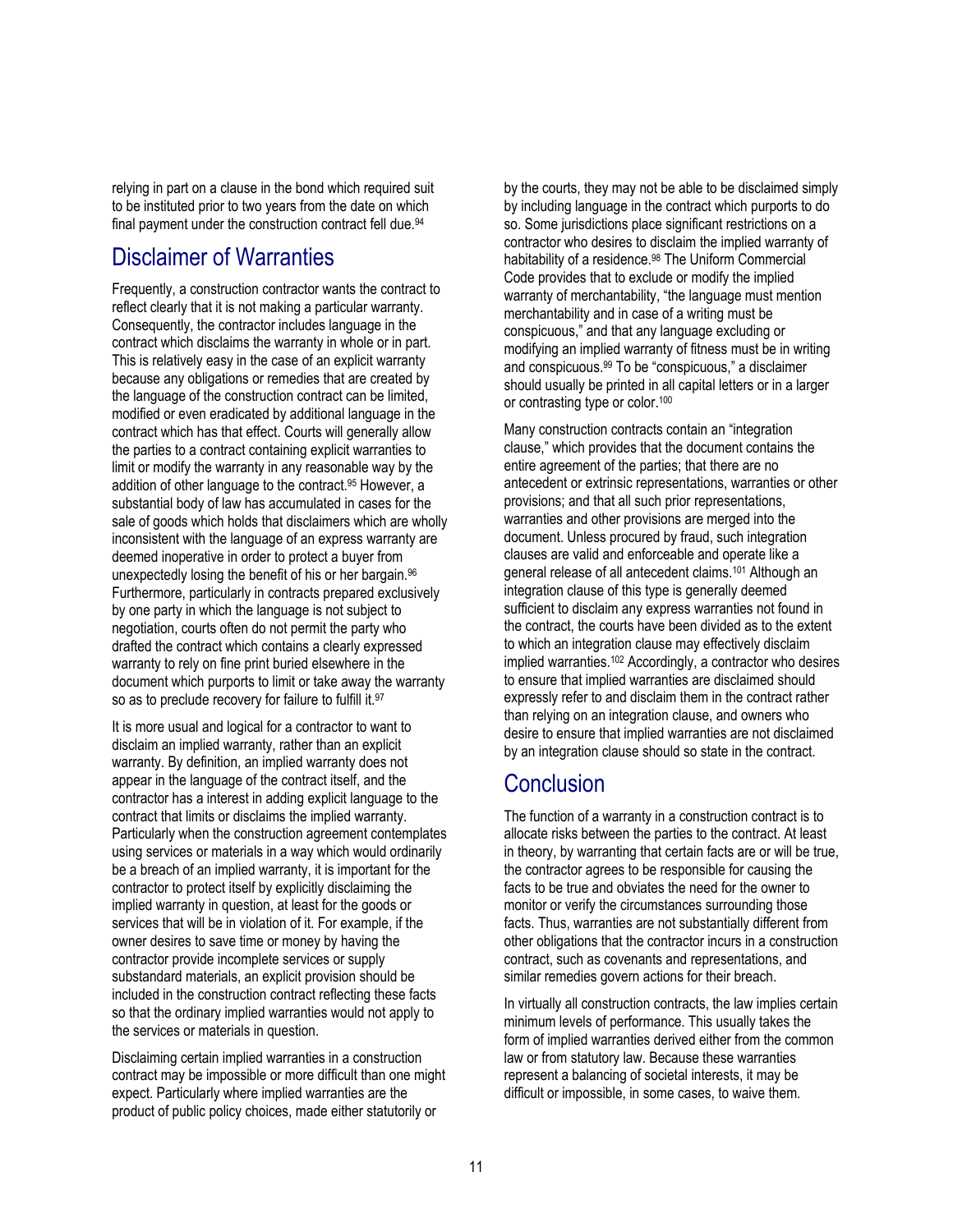Explicit warranties in construction contracts are usually a function of negotiations between the parties. They are generally commercial in nature, representing a balancing of interests of the parties to the contract, rather than societal interests, and their terms may be enlarged, diminished or disclaimed in accordance with the value being received by the contractor in exchange for the warranties.

### **Guidelines**

The following are some practical guidelines for owners and contractors to follow to help ensure that they are not subsequently surprised to their detriment by the existence or non-existence of warranty obligations arising out of the construction contract.

- 1. Both parties should carefully read the proposed contract and evaluate the meaning of the language in the provisions in question. It is surprising how frequently one or both of the parties skim over the warranty provisions, assuming that they are standard legal boilerplate. In fact, there is no such thing as standard legal boilerplate. Even when using a standard form document, such as the AIA General Conditions, the parties should carefully read the warranty and other legal provisions if for no other reason than to verify their assumptions regarding the project.
- 2. Both parties should identify and note any unusual aspects of the project that might affect warranty liability. For example, from the contractor's point of view, if the owner or other prime contractors will be providing services or materials for the project, the contract should clearly state that the contractor's warranties do not extend to such services or materials. From the owner's point of view, if the contractor has held itself out as having special skills or access to superior products, the warranty provisions should reflect these higher standards.
- 3. When the contract contains some warranties of a fixed duration, such as a callback warranty, as well as other warranties without a durational aspect, both parties should examine the language of the contract closely to make sure that any language fixing a specific duration for making claims is limited only to the callback or other "durational" warranties.
- 4. When negotiating warranty provisions in construction contracts, contractors, and to a lesser extent owners, should resist the temptation to treat them as independent provisions not related to payment, time and other negotiated provisions. Warranties are risk-

shifting devices, and at least in theory, the amount of risk that a party is willing to absorb should be directly related to that party's compensation or similar benefits from the project. It is often very effective for a contractor to respond to an owner's demand for excessively strong warranties by quantifying the additional price that the contractor would charge for agreeing to the warranty language.

- 5. Similarly, the contractor should include a factor for warranty liability in its bidding and estimating process. This factor would be a function of the likelihood, scope and magnitude of any liability under the warranty, as well as the contractor's ability to "lay off" some or all of that liability on other parties such as subcontractors and vendors.
- 6. With respect to vendor warranties, both parties should carefully read and evaluate the language on all applicable vendor literature. The contractor must be careful, before signing the contract where possible, to make sure that its warranty obligations to the owner for equipment that will be purchased from vendors parallel the obligations that the vendor will have to the contractor. Unless the contract specifies to the contrary, the contractor's liability to the owner may be broader in scope and magnitude than the vendor's liability to the contractor under the limited warranties that most vendors offer with their products. The contractor should seek to include a clause in the construction contract limiting its liability to the owner for defective equipment supplied by vendors to the extent of the vendor's liability to the contractor.
- 7. The contractor should be careful not to get caught between inconsistent warranty provisions in subcontracts and the prime contract. All subcontracts should refer to the applicable portions of the prime contract, including the warranty provisions, and incorporate them by reference, so that the subcontractors' obligations to the general contractor parallel the general contractor's obligations to the owner. Where necessary and appropriate, the general contractor may require the subcontracts to be bonded in order to guarantee that warranty liability can successfully be passed through to the responsible trade.
- 8. Both parties should be aware of the nature of the construction services that the contractor will be providing. Determine whether the construction work for the project will be deemed to be the sale of goods. which would bring it within the gambit of the Uniform Commercial Code, or of consumer goods, which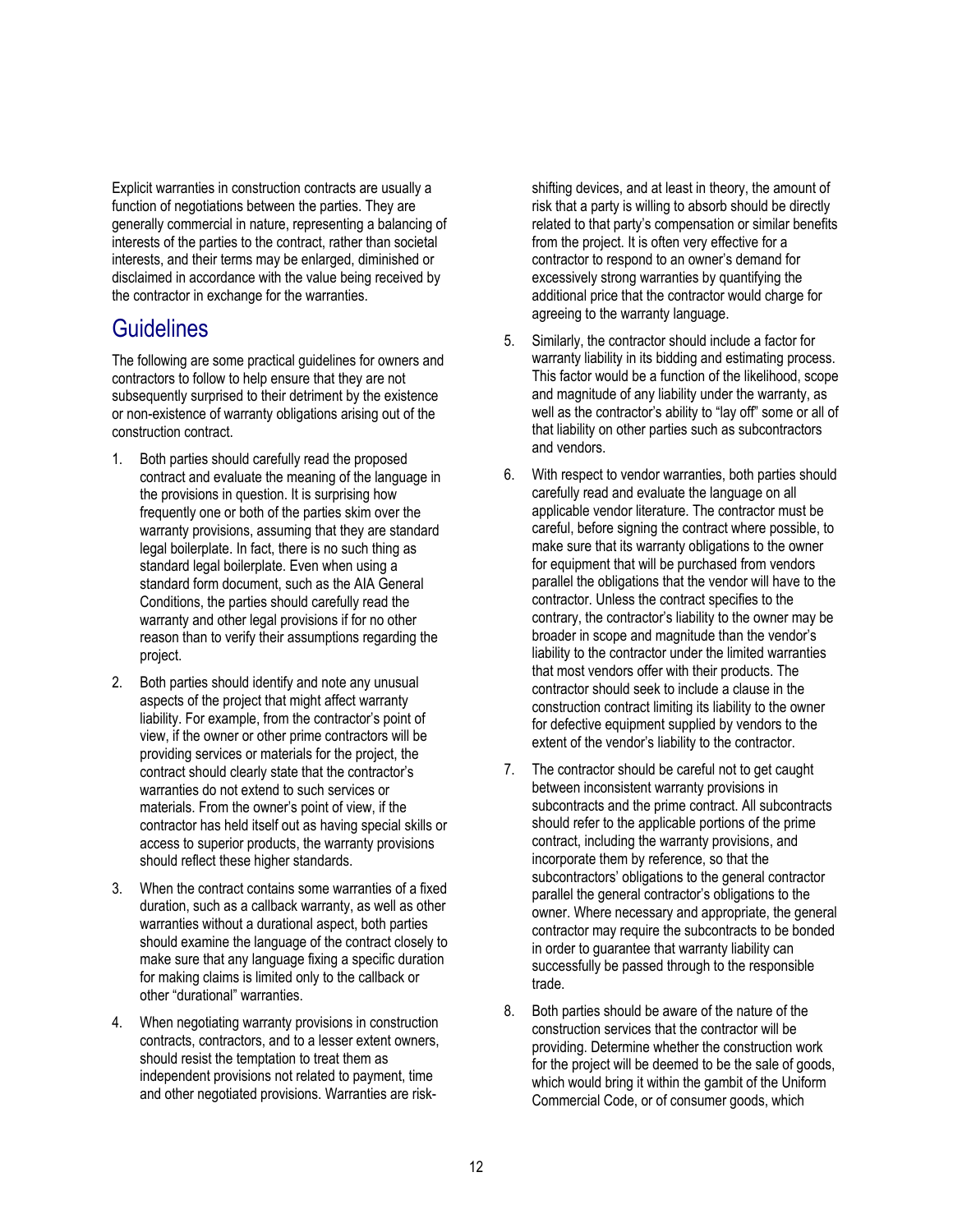would render the Magnuson Moss Warranty Act applicable.

- 9. To the extent possible, a contractor should attempt to disclaim all warranties not expressly set forth in the construction contract and to limit the owner's remedies for breach of a warranty, such as by excluding recovery for consequential damages, etc.
- 10. Both parties should know the law in the jurisdictions in which projects are located and develop their strategy for contracting and negotiating in light of the prevailing jurisdiction's laws. For example, if the project is in a jurisdiction which requires disclaimers of implied warranties to be of a particular type size or face, the contractor must make sure that any such disclaimers in the contract comply. If the jurisdiction forbids a party from obtaining indemnity in certain circumstances, this factor must be a part of the parties' strategy for protecting themselves from potential liability.
- 11. Neither party should fall into the trap of thinking that the contractor does not have obligations to the owner regarding the quality of the project unless those obligations are set forth in a warranty provision. Warranties are just one of many types of provisions in a construction contract that create obligations between the parties. The fact that an owner does not have a claim against the contractor for breach of a warranty regarding a particular construction item does not mean that the claim cannot be brought as one for breach of a different provision in the contract or under some other theory entirely.
- 12. The contractor should warn employees and other representatives not to make any statements or representations to the owner that could be construed as warranties. A warranty need not be in writing to be valid. Oral warranties are as binding as written warranties — they are just more difficult to prove.
- 13. The owner should review the contractor's performance bond thoroughly to determine whether it contains any language that might be inconsistent with the surety's general obligation to guarantee the contractor's performance of all aspects of the construction contract. If there is doubt or ambiguity, the issue should be clarified, set forth in writing and signed by all parties.
- 14. In design-build projects, the owner should be aware that the usual standard by which a design professional's performance is judged (*i.e.*, the level of skill and care that the average similarly-situated design professional would employ) need not apply. It

is not unreasonable, in appropriate circumstances, for an owner to request a design-builder to warrant the overall performance of the facility to be constructed, which subsumes warranties of both construction and design. This may result in a higher standard of care for design services.

- 15. If one of the parties wants to provide for liquidated damages for breach of a warranty, attention should be paid to the language of the liquidated damages provision. It should not be referred to as a penalty clause, and the clause should recite the likelihood and difficulty of quantifying actual damages that would result from the breach of warranty.
- 16. Design-build projects allow for innovative and creative use of warranties to accomplish an owner's objectives. By linking liquidated damages (or bonuses) to achievement of particular performance levels, a certainty or predictability of result may be achieved that may facilitate sponsorship or financing of the project. By including other functions, such as operation or provision of feedstock, under the umbrella of services to be provided by the designbuilder, the owner may be able to expand the scope of the performance warranty since many or all of the other variables that might affect performance would be under the design-builder's control.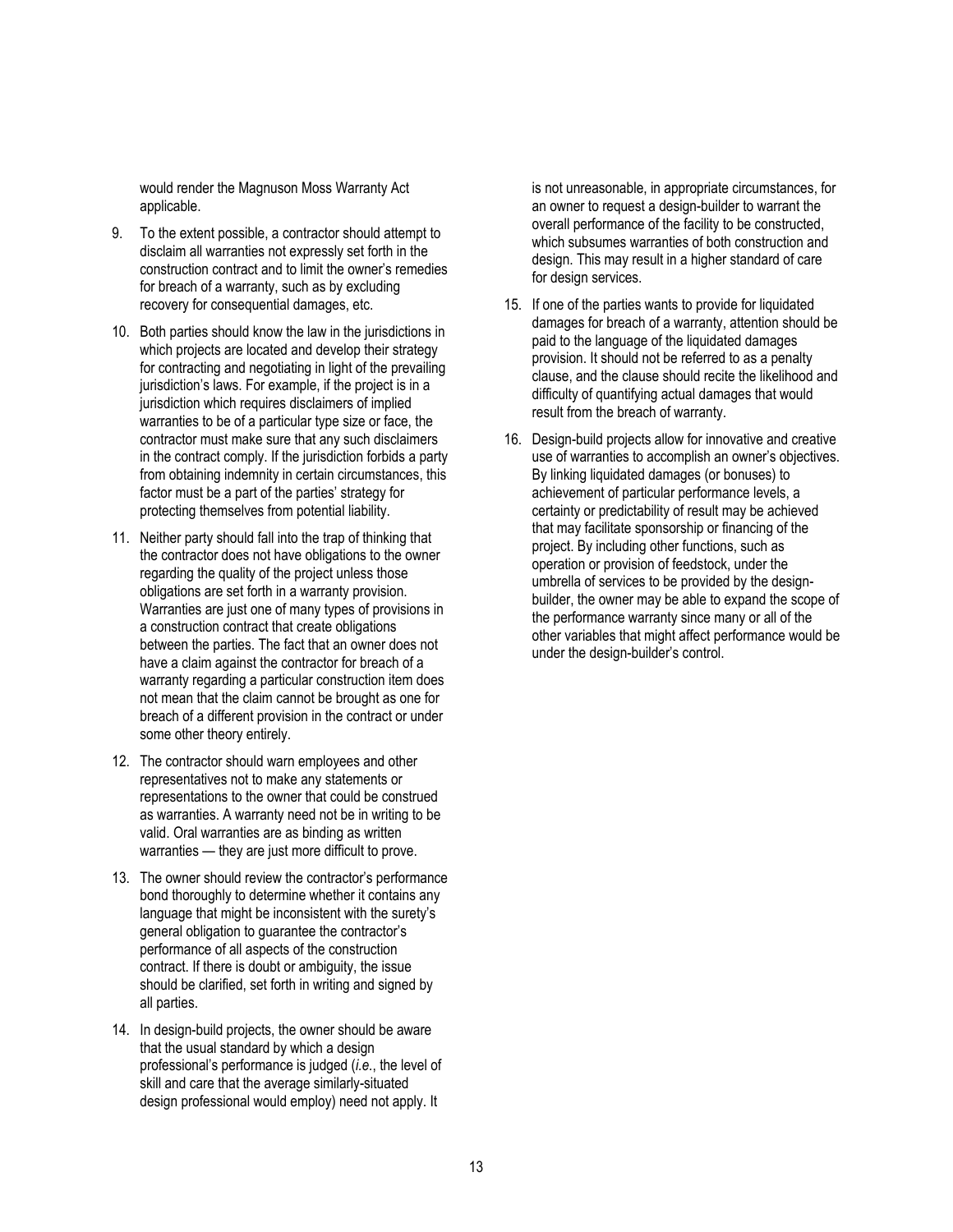### **Endnotes**

 $\overline{a}$ 

1 Black's Law Dictionary, p. 1586 (6th ed. 1990), citing *Paccon, Inc. v. U.S.*, 399 F.2d 162 (Ct. Cl. 1968).

- 2 AIA Document A201, "General Conditions of the Contract for Construction" (1987 ed.).
- 3 Id. at § 3.5.1.
- 4 Id. at § 1.13.
- 5 See n.1, supra.

<sup>6</sup> *Sundance Development, Inc. v. Standard Lumber and Hardware Company*, 520 P.2d 1056, 1058 (Colo. App. 1974).

7 Supra, n.2 at § 12.2.2.

8 Id. at § 12.2.6.

<sup>9</sup> *See, e.g., Mississippi Meadows, Inc. v. Hodson*, 13 Ill. App. 3d 24, 26, 299 N.E.2d 359, 361 (1973); *Allied Properties v. John Blume & Associates*, 25 Cal. App. 3d 848, 851, 102 Cal. Rptr. 259, 263-64 (1972); *White v. Pallay*, 119 Or. 97, 247 P. 316, 317 (1926).

<sup>10</sup> *See, e.g., Louisiana Molasses Co. v. Le Sassier*, 52 La. Ann. 2070, 28 So. 217, (1900); *Stevens Constructions Corp. v. Carolina Corp.*, 63 Wis. 2d 342, 217 N.W.2d (1974); *McDermott v. Vessel Morning Star*, 431 F.2d 714, (5th Cir. 1970), cert. denied, 409 U.S. 948 (1972). *See* generally, Hal G. Block, "As the Walls Came Tumbling Down: Architects' Expanded Liability Under Design-Build/Construction Contracting", 17 *The John Marshall Law Review* 1, 16-17 (1984).

<sup>11</sup> *See, e.g., Bloomsburg Mills, Inc. v. Sordoni Construction Co.*, 401 Pa. 358, 164 A.2d 201 (1960); *Union Marine & General Ins. Co. v. American Export Lines*, 274 F. Supp. 123 (S.D.N.Y. 1966); *Wolfe v. Virusky*, 306, F. Supp. 519 (S.D. Ga. 1969). <sup>12</sup> *See, Welch v. Lee*, 93 So. 2d 427 (Ala. 1957).

<sup>13</sup> *See, e.g., Tonkin v. Bob Eldrich Construction Co.*, 808 S.W.2d 849 (Mo. App. 1991); *Kubby v. Crescent Steel*, 105 Ariz. 459, 466 P.2d 753 (1970); *Mann v. Clowser*, 190 Va. 887, 59 S.E.2d 78 (1950).

<sup>14</sup> *E.g., Mann v. Clowser*, supra n.13 ("in accordance with good usage and accepted practices in the community in which the work is done"); *Wawak v. Stewart*, 247 Ark. 1093, 449 S.W.2d 922 (date) ("sound workmanship … proper construction"); *Kubby v. Crescent Steel,* supra n.13 ("workmanlike manner and without negligence").

<sup>15</sup> *Melody Homes Manufacturing Co. v. Barnes*, 741 S.W.2d 349 (Tex. 1987); *Smith v. Old Warson Development Co.*, 479 S.W.2d 795 (Mo. 1972).

<sup>16</sup> *Melody Homes Manufacturing Co. v. Barnes* at 354, supra n.15.

<sup>17</sup> *E.g., Cantrell v. Woodhill Enterprises, Inc.*, 160 S.E.2d 476 (N.C. 968); *Wood-Hopkins Contracting Co. v. Masonry Contractors, Inc.*, 235 So. 2d 548 (Fla. App. 1970). See generally, 61 ALR3d 792.

<sup>18</sup> *See Wood-Hopkins Construction Co. v. Masonry Contractors, Inc.*, supra n.17, citing 17A C.J.S., "Contracts" § 515d, p. 857. <sup>19</sup> *Trustees of Indiana Univ. v. Aetna Cas. & Sur. Co.*, 920 F.2d 429 (7th Cir. 1990); *Wood-Hopkins Construction Co. v. Masonry Contractors, Inc.*, supra n.17.

<sup>20</sup> *Clark v. Campbell,* 492 S.W.2d 7 (Mo. App. 1973).

<sup>21</sup> *See, e.g., Petersen v. Hubschman Construction Co.*, 76 Ill. 2d 31, 389 N.E.2d 1154 (1979); *Vanderschrier v. Aaron*, 140 N.E.2d 819 (Ohio App. 1957); *McDonald v. Mianecki*, 398 A.2d 1283 (N.J. 1979). See also Shedd, The Implied Warranty of Habitability: New Implications, New Applications, 8 Real Estate Law J. 291 (1980); Spragens, Builders' New Home Warranties, CONSTRUCTION BRIEFINGS No. 81-3 (1981).

<sup>22</sup> *See Schulman v. Vera*, 108 Cal. App. 3d 552, 166 Cal. Rptr. 620 (1980). See also Murray, "The Evolution of Implied Warranties in Commercial Real Estate Leases", 28 U. Rich. L. Rev. 145 (1994).

<sup>23</sup> *George v. Veach*, 280 N.C. 310, 313 S.E.2d 920 (1984).

<sup>24</sup> *Dillig v. Fisher*, 142 Ariz. 47, 688 P.2d 693 (1984).

<sup>25</sup> *Roper v. Spring Lake Development Co.*, 789 P.2d 483 (Colo. App. 1990).

<sup>26</sup> *Redarowicz v. Ohlendorf,* 92 Ill. 2d 171, 441 N.E.2d 324 (1982).

<sup>27</sup> *Roper v. Spring Lake Development Co.*, supra, n.25.

<sup>28</sup> *Pracht v. Rollins,* 779 P.2d 57 (Mont. 1989) (amateur builder was a pharmacist by profession).

<sup>29</sup> *Kelley v. Astor Investors, Inc.*, 123 Ill. App. 593, 462 N.E.2d 996 (1984).

<sup>30</sup> *E.g., Redarowicz v. Ohlendorf,* supra n.26; *Keyes v. Guy Bailey Homes, Inc.*, 439 So. 2d 670 (Miss. 1983); *Degnan v. Executive Homes, Inc.*, 696 P.2d 431 (Mont. 1985).

<sup>31</sup> *E.g., San Francisco Real Estate Investors v. J.A. Jones Construction Co.*, 703 F.2d 976 (6th Cir. 1983); *Clark v. Landelco, Inc.*, 657 S.E.2d 634 (Mo. App. 1984); *Evans v. Mitchell*, 329 S.W.2d 681 (N.C. App. 1985).

<sup>32</sup> *Hillcrest Country Club v. N. D. Judds Co.*, 461 N.W.2d 55 (Neb. 1990).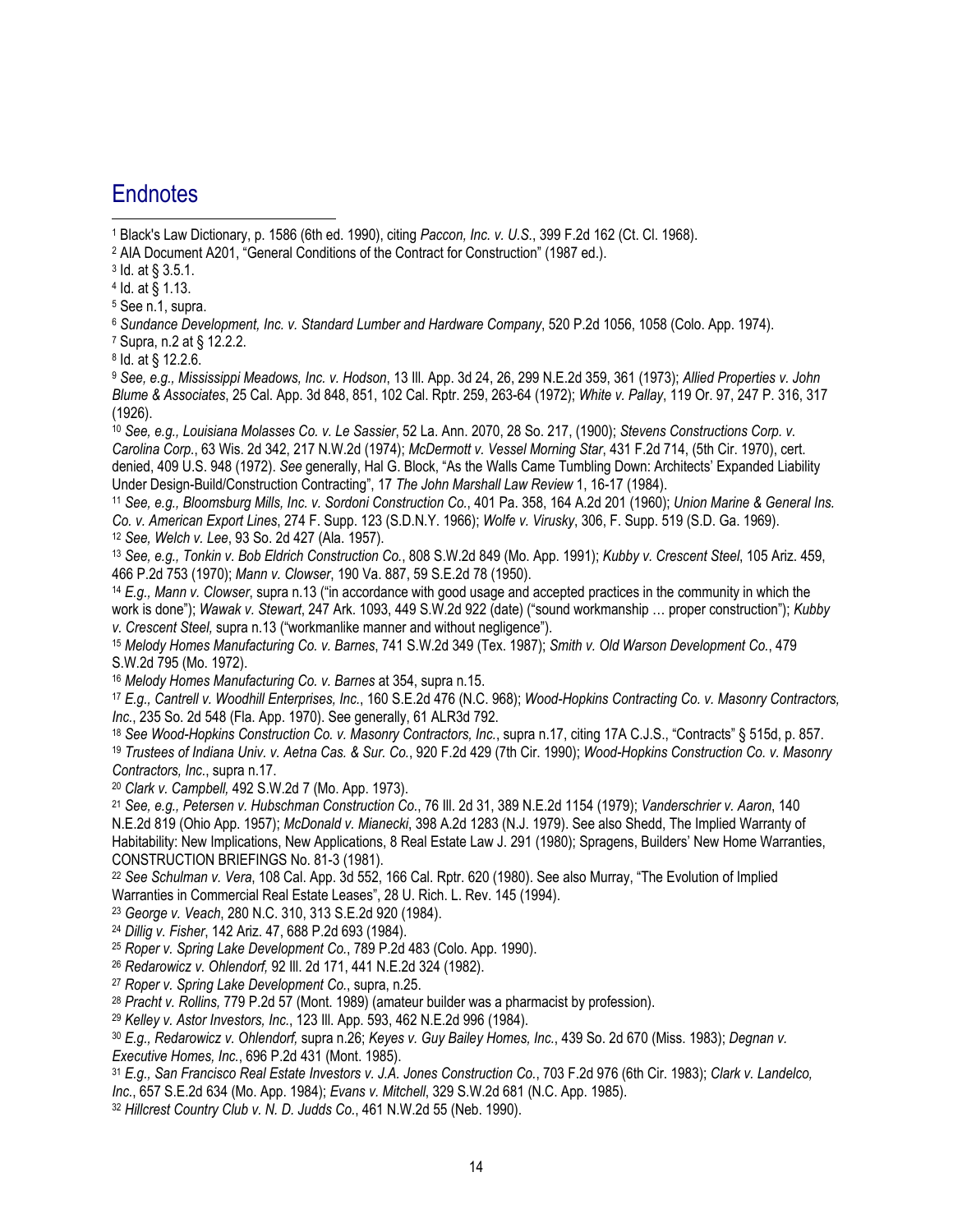33 Id. at 63-64.

34 Id. at 63.

35 State ex rel. *Stephan v. GAF Corp.*, 242 Kan. 152, 747 P.2d 1326 (1987).

36 Appeal of Norair Engineering Corp., 92-2 BCA 25,009 ENG BCA No. 5244 (1992).

37 UCC § 2-105(1) (1978).

<sup>38</sup> *Pittsburgh-Des Moines Steel Co. v. Brookhaven Manor Water Co.*, 532 F.2d 572 (7th Cir. 1976).

<sup>39</sup> *Bonebreak v. Cox*, 495 F.2d 951 (8th Cir. 1974).

<sup>40</sup> *Barrington Corp. v. Patrick Lumber Co., Inc.*, 447 So. 2d 785 (Ala. App. 1984).

<sup>41</sup> *Lincoln Pulp & Paper Co. v. Dravo Corp.*, 436 F. Supp. 262 (D. Me. 1977).

<sup>42</sup> *E.g., Lincoln Pulp & Paper Co. v. Dravo Corp.*, supra, n.41; *Pittsburgh-Des Moines Steel Co. v. Brookhaven Manor Water Co.*, supra, n.38; *Bonebreak v. Cox*, supra, n.39. See generally, Marshall, "The Applicability of the Uniform Commercial Code to Construction Contracts," 28 Emory L.J. 335 (1979).

43 UCC § 2-314 (1978).

44 UCC § 2-315 (1978).

45 UCC § 2-312 (1978).

<sup>46</sup> *Barrington Corp. v. Patrick Lumber Co., Inc.*, at 787, supra, n.40.

<sup>47</sup> *Hillcrest Country Club v. N. D. Judds Co.*, at 61, supra n.32.

<sup>48</sup> *See, Tex-La Properties v. South State Ins. Co.*, 514 So. 2d 707 (La. App. 1987).

49 UCC § 2-725(1) (1978).

<sup>50</sup> *See, Hillcrest Country Club v. N. D. Judds Co.*, at 63, supra n.32. But, see, *Grand Island School District v. Celotex Corp.*, 279 N.W.2d 603 (Nev. 1979).

51 Vendor's limitations held enforceable: *Matco Electric Co., Inc. v. American District Telegraph Co., Inc.*, 549 N.Y.S.2d 843 (App. Div. 1989) (vendor's quote containing limitation clause incorporated by reference into contractor's purchase order); *Mace Industries, Inc. v. Paddock Pool Equipment Co., Inc.*, 339 S.E.2d 527 (S.C. App. 1986) (vendor's quote not incorporated and purchase order had integration clause, but contractor never took express exception to disclaimer). Vendor's limitation not enforceable: *Westinghouse Electric Corp. v. Neilsons, Inc.*, 647 F. Supp. 896 (D. Colo. 1986) (inconsistent clauses cancel each other out); *Westech Eng., Inc. v. Clearwater Constructors, Inc*., 835 S.W.2d 190 (Tex. App. 1992) (vendor proceeded with sale in face of contractor's objection to limitation).

52 See, generally, 11 Williston on Contracts § 1391, at p. 433 (3rd ed. 1968).

<sup>53</sup> *See, e.g., Winney v. William E. Dailey, Inc.*, 636 A.2d 744 (Vt. 1993); *Wolf v. Stein*, No. CA93-08-154, 1994 WL 462202 (Ohio Ct. App. Aug. 29, 1994); *Jesse v. White*, 633 S.W.2d 767 (Tenn. Ct. App. 1982). See generally 5A Corbin on Contracts § 1089 (1964).

<sup>54</sup> *See, e.g., Winney v. William E. Dailey, Inc.*, at 752, supra, n.52; *Engel v. Dunn County*, 77 N.W.2d 408 (Wis. 1956); *Redbud Coop. Corp. v. Clayton*, 700 S.W.2d 551 (Tenn. Ct. App. 1985). See generally 5A Corbin on Contracts, at § 1089, supra, n.53. <sup>55</sup> *See, e.g., Marchesseault v. Jackson*, 611 A.2d 95 (Me. 1992); *Italian Econ. Corp. v. Community Eng'rs*, 514 N.Y.S.2d 630 (N.Y. Sup. Ct. 1987); Cf. 5A Corbin on Contracts § 1090 (1964) ("Existing remedial rules are not so dogmatic and inflexible as to prevent the court from varying the remedy to suit the special facts.")

<sup>56</sup> *See, Eastlake Constr. Co., Inc. v. Hess*, 102 Wash. 2d 30, 686 P.2d 465 (1984) (upholding lower court's award of damages in amount of difference in value between certain fixtures specified in construction contract and lesser-quality fixtures actually used); *Jacob & Youngs, Inc. v. Kent*, 230 N.Y. 239, 129 N.E. 889 (1921) (Cardozo, J.) (owner allowed to recover "difference in value" between piping called for contractually and piping actually installed by contractor); *Kendrick v. White*, 75 Ga. App. 307, 43 S.E.2d 285 (1947) (in suit by owner against contractor for breaching construction contract by using inferior materials in construction of house and in manner in which contractor built house, held that owner entitled to "the difference in value between the house as finished by the contractor and the house as it ought to have been finished" under the contract).

<sup>57</sup> *See, Yost v. City of Council Bluffs*, 471 N.W.2d 836, 840 (Iowa 1991). *See also, Sullivan v. Oregon Landmark-One, Ltd.*, 122 Or. App. 1, 856 P.2d 1043, 1046 (1993) (damages "may include out-of-pocket expenses incurred in reliance on the agreement, particularly those expenses that were necessary to prepare for performance of the contract"). See generally 5 Corbin on Contracts, at § 1031, supra, n.53.

<sup>58</sup> *See, State ex rel. Park County v. Montana Sixth Judicial Dist. Court*, 253 Mont. 331, 833 P.2d 210 (1992) (stating that courts will not generally order specific performance in building and construction contract disputes because "damages at law are an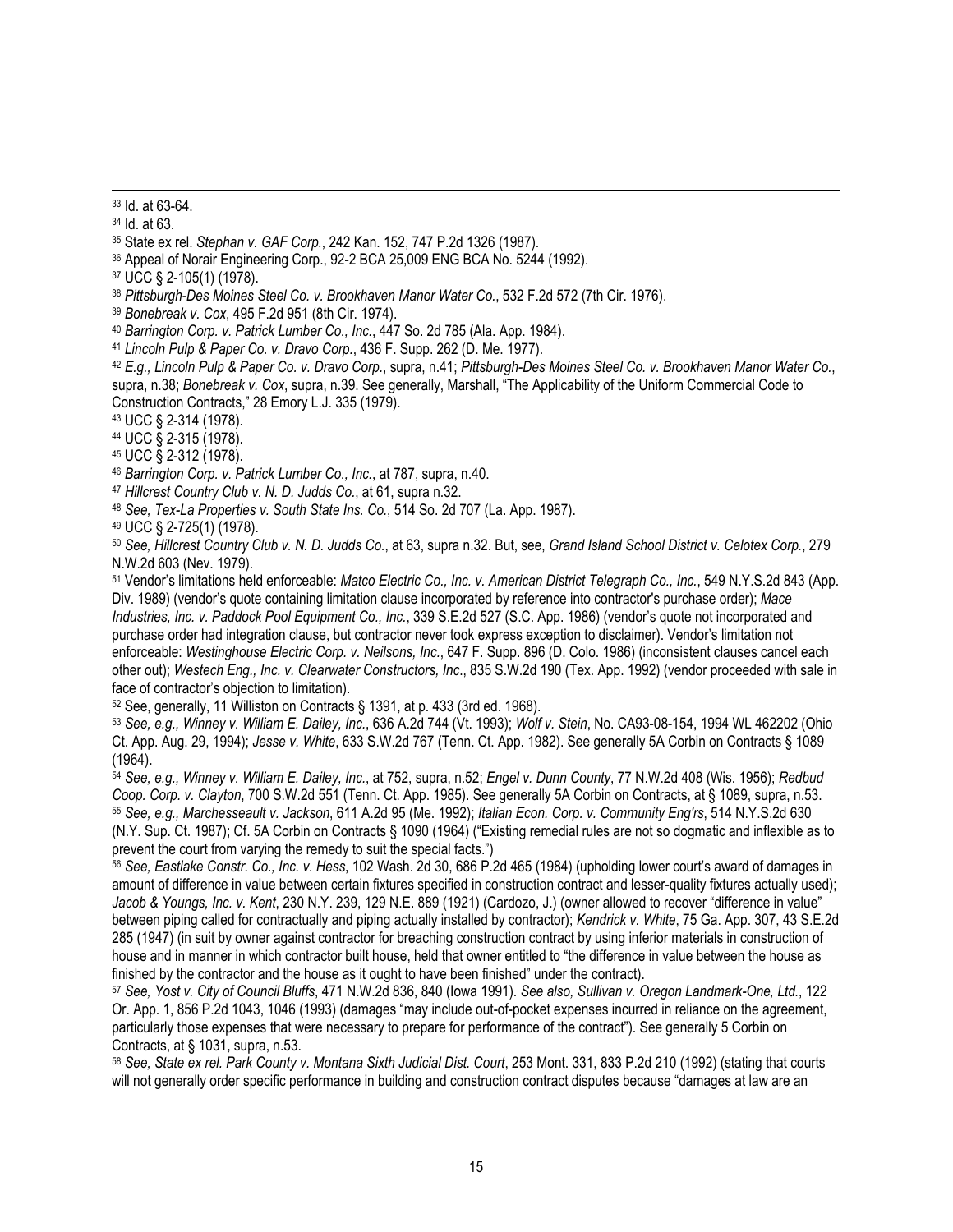adequate remedy, and … because of the incapacity of the court to superintend their performance."); *Northern Del. Indus. Dev. Corp. v. E.W. Bliss Co.*, 245 A.2d 431 (Del. 1968). See generally, 71 Am. Jur. 2d Specific Performance § 165 (1973). 59 See, supra at pp. 448-450 (3rd ed. 1968), and cases cited therein. <sup>60</sup> *USX Corp. v. Union Pacific Resources Co.*, 753 S.W.2d 845, 856 (Tex. App. 1988).  $61$  Id. <sup>62</sup> *See, e.g., Lange Indus., Inc. v. Hallam Grain Co.*, 507 N.W.2d 465 (Neb. 1993); *Marchesseault v. Jackson*, at 99, supra, n.53a; *LeBaron & Assoc., Inc. v. Rebel Enters., Inc.*, 823 P.2d 479 (Utah 1991). 63 Restatement of Contracts 2d, § 350 (1981). 64 Id. 65 Id. <sup>66</sup> *Sanborn Electric Co. v. Bloomington Athletic Club*, 433 N.E.2d 81, 86 (Ind. App. 1982). <sup>67</sup> *St. Joseph Hospital v. Corbetta Construction Co., Inc.*, 21 Ill. App. 3d 925, 376 N.E.2d 51, 61 (1974). See also, *Bachman v. Parkin*, 19 Mass. App. 908, 471 N.E.2d 759 (1984); Henry J. Robb, Inc. v. Urdahl, 78 A.2d 387 (D.C. App. 1951). 68 Id. 69 Title I of the Magnuson-Moss Warranty — Federal Trade Commission Improvement Act of 1975, 15 U.S.C. § 2301 et seq. (1982). <sup>70</sup> *See, Godbee v. Clement Investments, N.V.*, 177 Ga. App. 81, 338 S.E.2d 486 (1985). 71 Title I of the Magnuson-Moss Warranty — Federal Trade Commission Improvement Act of 1975, 15 U.S.C. § 2301 et seq. (1982). 72 16 CFR § 700.1(a). See, generally, Peters, "How the Magnuson-Moss Warranty Act Affects the Builder/Seller of New Housing," 5 Real Est. L.J. 338 (1977). 73 16 CFR § 700.1(e). 74 16 CFR § 700.1(f). 75 15 U.S.C. § 2301(1)(3). 76 15 U.S.C. § 2301(10). 77 15 U.S.C. § 2310(d)(2). <sup>78</sup> *Muchisky v. Frederic Roofing Co., Inc.*, 838 S.W.2d 74 (Mo. App. 1992). 79 Id. at 78. 80 Id. at 78-79. 81 See, n.8, supra. <sup>82</sup> *E.g., Bender-Miller Co. v. Thomwood Farms, Inc.*, 211 Va. App. 585, 179 S.E.2d 636 (1971); *Philco Corp. v. "Automatic" Sprinkler Corp. of America*, 337 F.2d 405 (7th Cir. 1964). <sup>83</sup> *E.g., Independent Consolidated School District No. 24 v. Carlstrom*, 277 Minn. 117, 151 N.W.2d 784 (1967); *Philco Corp. v. "Automatic" Sprinkler Corp. of America*, supra n.72. <sup>84</sup> *E.g., Norair Engineering Corp. v. St. Joseph's Hospital, Inc.*, 147 Ga. App. 595, 249 S.E.2d 642, 647 (1978); *Baker-Crow Construction Co. v. Hames Electric, Inc.*, 566 P.2d 153, 156 (Okla. App. 1977); *Board of Regents v. Wilson*, 27 Ill. App. 3d 26, 326 N.E.2d 216, 225 (1975). <sup>85</sup> *See, 155 Harbor Drive Condominium Assoc. v. Harbor Point, Inc.*, 209 Ill. App. 3d 631, 568 N.E.2d 365 (1991). <sup>86</sup> *See, e.g, Rudin v. Disanza*, 608 N.Y.S. 2d 216 (App. Div. 1994) (No. 51089); *Monti v. League Life Ins. Co.*, 151 Mich. App. 789, 391 N.W.2d 490 (1986). But see, *City of Weippe v. Yarno*, 94 Idaho 247, 486 P.2d 268 (1971) (holding that parties can contractually lengthen, but not shorten, applicable limitations period). 87 See, n.8, supra. <sup>88</sup> *Beckstead v. Deseret Roofing Co., Inc.*, 8312 P.2d 130 (Utah App. 1992). See also, *Spinoso v. Rio Rancho Estates, Inc.*, 96 N.M. 5, 626 P.2d 1307 (N.M. App.), cert. denied, 96 N.M. 17, 627 P.2d 412 (1981). 89 Appeal of Humphrey Heating and Roofing, Inc., 85-1 BCA 17,769, ASBCA No. 29,730 (1984). 90 Black's Law Dictionary, p. 883 (6th ed. 1990). <sup>91</sup> *Hunters Pointe Partners Limited Partnership v. United States Fidelity & Guaranty Co.*, 194 Mich. App. 294, 486 N.W.2d 136 (1992). <sup>92</sup> *See*, 17 Am. Jur. 2d § 34 at p. 771 (1990). <sup>93</sup> *See Hunters Pointe Partners Limited Partnership v. United States Fidelity and Guaranty Co.*, supra n.89, and cases cited therein.

 $\overline{a}$ 

16